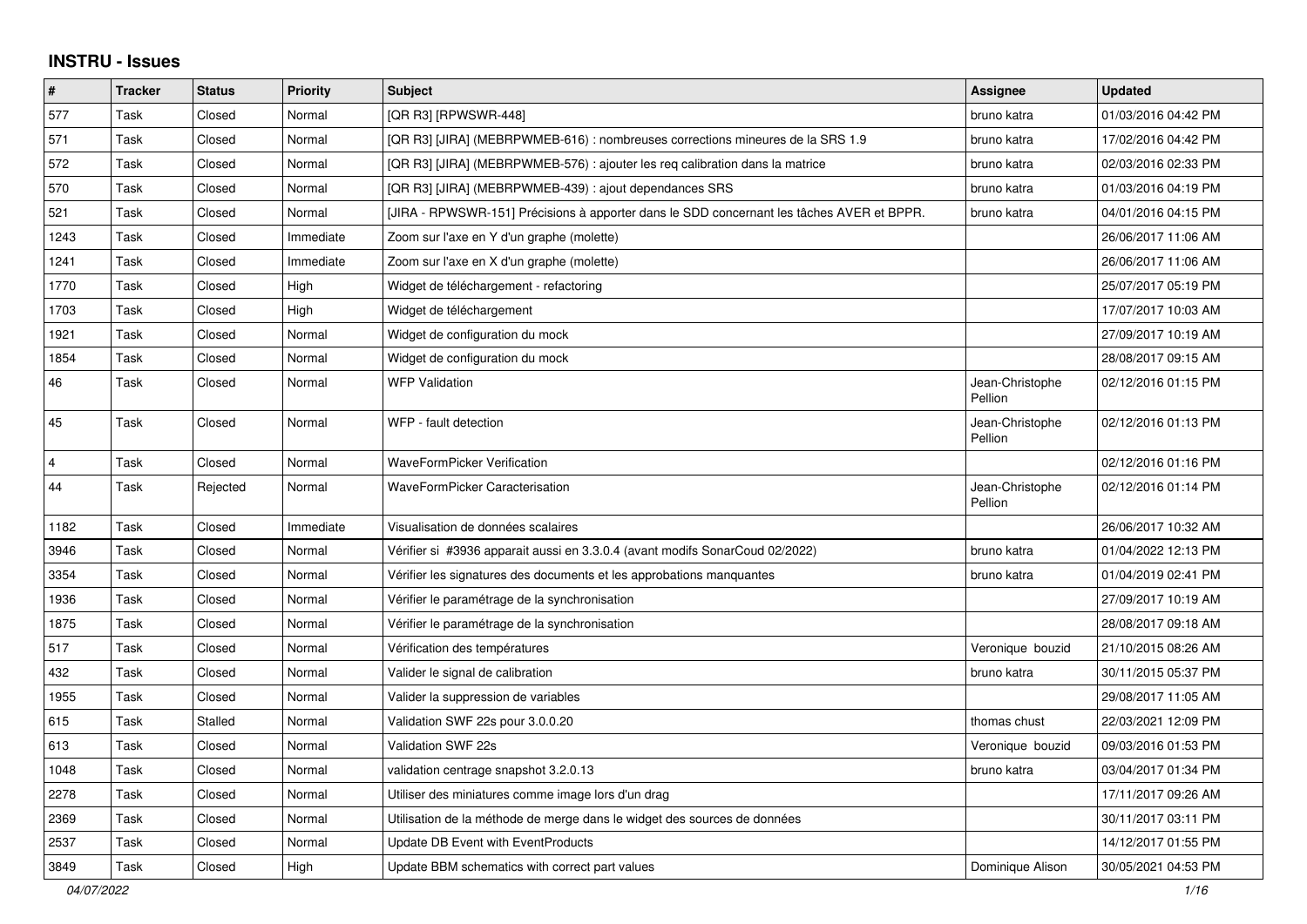| $\sharp$ | <b>Tracker</b> | <b>Status</b> | <b>Priority</b> | Subject                                                                                                                   | Assignee         | <b>Updated</b>      |
|----------|----------------|---------------|-----------------|---------------------------------------------------------------------------------------------------------------------------|------------------|---------------------|
| 2212     | Task           | Closed        | Normal          | Union de catalogue                                                                                                        |                  | 10/11/2017 02:35 PM |
| 1187     | Task           | Closed        | High            | Unicité spectrogramme dans un graphe                                                                                      |                  | 16/11/2017 10:52 AM |
| 2426     | Task           | Closed        | Normal          | Un nœud de la fenêtre Catalogue sélectionné et activé affiche son contenu dans la fenêtre d'évènement<br>et d'inspecteur. |                  | 08/12/2017 11:07 AM |
| 2427     | Task           | Closed        | Normal          | Un Evènement sélectionné et activé affiche son contenue sous forme de formulaire dans la fenêtre<br>inspecteur            |                  | 08/12/2017 11:07 AM |
| 1788     | Task           | Closed        | Normal          | Tri du cache                                                                                                              |                  | 26/07/2017 03:50 PM |
| 2429     | Task           | Closed        | Normal          | Tri de ses évènements en appuyant sur le nom de la colonne                                                                |                  | 08/12/2017 11:07 AM |
| 631      | Task           | Closed        | Normal          | Transforme fichier Synth.txt en log_data                                                                                  | Veronique bouzid | 19/02/2016 08:20 AM |
| 1826     | Task           | Closed        | Normal          | Transformation des dates en UTC.                                                                                          |                  | 03/08/2017 09:08 AM |
| 2366     | Task           | Closed        | Normal          | Traitement de l'option de compilation dans le provider AMDA                                                               |                  | 06/12/2017 11:06 AM |
| 2282     | Task           | Closed        | Normal          | Toujours afficher les scrollbars dans la visualisation sur mac (si elles sont nécessaire)                                 |                  | 16/11/2017 11:24 AM |
| 1700     | Task           | Closed        | Normal          | Tolérance lors de l'acquisition                                                                                           |                  | 29/06/2017 09:01 AM |
| 3659     | Task           | Closed        | Normal          | Tester les entrées/sorties                                                                                                | antoine beney    | 02/02/2021 02:25 PM |
| 3945     | Task           | Closed        | Normal          | Tester la 3.3.0.7 avec EQM                                                                                                | bruno katra      | 04/04/2022 12:32 PM |
| 2194     | Task           | Closed        | Normal          | Test unitaire méthode moteur de recherche                                                                                 |                  | 30/10/2017 02:54 PM |
| 1952     | Task           | Closed        | Normal          | Test d'acquisition de données pour le Cosinus Provider                                                                    |                  | 22/09/2017 03:20 PM |
| 3949     | Task           | Closed        | Normal          | Test basique : 3.3.0.7 avec KCOEFF à 0.0 partout                                                                          | bruno katra      | 07/04/2022 10:19 AM |
| 1693     | Task           | Closed        | Normal          | Temps d'une variable lors de l'ajout depuis le variable manager                                                           |                  | 04/07/2017 10:20 AM |
| 1775     | Task           | Closed        | Normal          | Télécharger dès que la tolérance n'est plus contenue dans le cache                                                        |                  | 25/07/2017 05:19 PM |
| 3188     | Task           | Closed        | Normal          | TC_LFR trop courte (< CCSDS_TC_PKT_MIN_SIZE)                                                                              | bruno katra      | 18/12/2018 12:12 PM |
| 1782     | Task           | Closed        | Normal          | Synchronisation des graphes                                                                                               |                  | 25/07/2017 05:19 PM |
| 1825     | Task           | Closed        | Normal          | Supprime le paramètre zoom type de la synchro                                                                             |                  | 14/08/2017 09:17 AM |
| 3190     | Task           | Closed        | Normal          | Suppression TM_LFR_EXE_NOT_IMPLEMENTED                                                                                    | bruno katra      | 17/12/2018 04:16 PM |
| 2447     | Task           | Closed        | Normal          | Suppression d'un Evènement                                                                                                |                  | 09/01/2018 03:13 PM |
| 2459     | Task           | Closed        | Normal          | Suppression d'Evènements les raccourcie clavier et en fonctions du nœud sélectionné                                       |                  | 16/01/2018 02:23 PM |
| 1596     | Task           | Closed        | Normal          | Suppression du dernier onglet                                                                                             |                  | 26/06/2017 10:34 AM |
| 2467     | Task           | Closed        | Normal          | Suppression de toutes les variables crées par ce mode associé à la zone                                                   |                  | 16/01/2018 02:23 PM |
| 2466     | Task           | Closed        | Normal          | Suppression de toutes les graphiques associés à la zone                                                                   |                  | 16/01/2018 02:23 PM |
| 2446     | Task           | Closed        | Normal          | Suppression de catalogue statique                                                                                         |                  | 21/12/2017 05:03 PM |
| 2496     | Task           | Closed        | Normal          | Suppression de catalogue dynamique                                                                                        |                  | 21/12/2017 05:04 PM |
| 1675     | Task           | Closed        | Normal          | Suppression d'une zone de visualisation d'un onglet de visualisation                                                      |                  | 29/06/2017 10:57 AM |
| 1222     | Task           | Closed        | Normal          | Suppression d'une zone de visualisation d'un onglet de visualisation                                                      |                  | 27/06/2017 10:38 AM |
| 1708     | Task           | Closed        | Immediate       | Suppression d'une variable sélectionnée                                                                                   |                  | 05/07/2017 11:40 AM |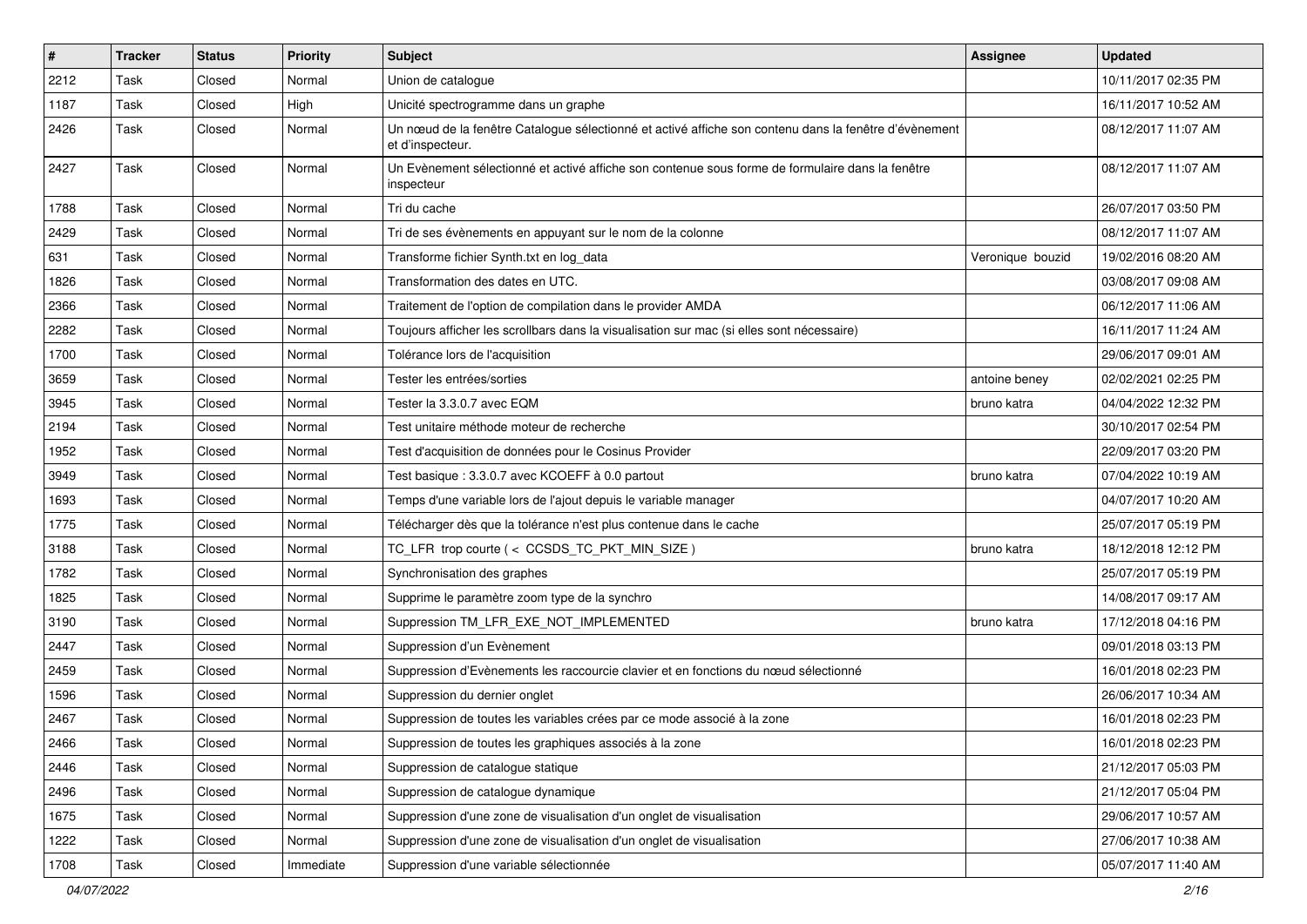| $\sharp$ | <b>Tracker</b> | <b>Status</b> | <b>Priority</b> | Subject                                                              | <b>Assignee</b>   | <b>Updated</b>      |
|----------|----------------|---------------|-----------------|----------------------------------------------------------------------|-------------------|---------------------|
| 1683     | Task           | Closed        | Immediate       | Suppression d'une variable d'un graphe                               |                   | 29/06/2017 10:57 AM |
| 1214     | Task           | Closed        | Immediate       | Suppression d'une variable d'un graphe                               |                   | 27/06/2017 10:40 AM |
| 2210     | Task           | Closed        | Normal          | Suppression d'un Tag                                                 |                   | 03/11/2017 03:06 PM |
| 1231     | Task           | Closed        | Normal          | Suppression d'un onglet de visualisation (bouton)                    |                   | 12/06/2017 11:41 AM |
| 1676     | Task           | Closed        | Immediate       | Suppression d'un graphe d'une zone de visualisation                  |                   | 29/06/2017 10:57 AM |
| 1442     | Task           | Closed        | Immediate       | Suppression d'un graphe d'une zone de visualisation                  |                   | 27/06/2017 10:40 AM |
| 2199     | Task           | Closed        | Normal          | Suppression d'un Event (sans effet de bord)                          |                   | 30/10/2017 02:54 PM |
| 2437     | Task           | Closed        | Normal          | Suppression d'un évènement                                           |                   | 20/12/2017 10:35 AM |
| 2204     | Task           | Closed        | Normal          | Suppression d'un catalogue                                           |                   | 31/10/2017 04:50 PM |
| 3355     | Task           | Closed        | Normal          | SPAMR à mettre à jour avec quelques remarques                        | bruno katra       | 01/04/2019 02:38 PM |
| 886      | Task           | Closed        | Normal          | sources 3.1.0.4 modifiées suite à analyse logiscope                  | William Recart    | 13/12/2018 03:26 PM |
| 1776     | Task           | Closed        | Normal          | Setting pour la tolérance                                            |                   | 28/07/2017 11:42 AM |
| 516      | Task           | Closed        | Normal          | SEQUENCE CNT for TM LFR PARAMETER DUMP and TM LFR KCOEFFICIENTS DUMP | Veronique bouzid  | 05/10/2015 10:58 AM |
| 19       | Task           | Closed        | Normal          | Sélection du sous-traitant pour les réalisation QM/FM/SM et boitiers | paul leroy        | 10/02/2015 03:20 PM |
| 1707     | Task           | Closed        | Normal          | Selection de variable depuis le variable manager                     |                   | 30/06/2017 05:03 PM |
| 3038     | Task           | Closed        | Normal          | SDD : Ajouter un paragraphe sur la caractérisation du filtre IIR     | Alexis Jeandet    | 01/04/2019 12:03 PM |
| 1695     | Task           | Closed        | Normal          | Scroll Area                                                          |                   | 03/07/2017 11:25 AM |
| 1919     | Task           | Closed        | Normal          | Sciglop sur MAC                                                      |                   | 27/09/2017 10:19 AM |
| 1850     | Task           | Closed        | Normal          | Sciqlop sur MAC                                                      |                   | 28/08/2017 09:15 AM |
| 1486     | Task           | Closed        | Normal          | Sciqlop sur MAC                                                      |                   | 27/06/2017 10:40 AM |
| 2449     | Task           | Closed        | Normal          | Sauvegarde d'un catalogue                                            |                   | 21/12/2017 05:03 PM |
| 2216     | Task           | Closed        | Normal          | Sauvegarde d'un DB                                                   |                   | 09/11/2017 09:42 AM |
| 1856     | Task           | Closed        | Normal          | Robustesse AMDA - test fonctionnel                                   |                   | 23/08/2017 02:45 PM |
| 1790     | Task           | Closed        | Normal          | Robustesse AMDA                                                      |                   | 25/07/2017 05:20 PM |
| 183      | Task           | Closed        | Normal          | Roadmap TRR2 pour septembre 2014                                     | bruno katra       | 26/06/2015 10:15 AM |
| 520      | Task           | Closed        | Normal          | Révision 3.0.0.9                                                     | Veronique bouzid  | 05/10/2015 10:55 AM |
| 557      | Task           | Closed        | Normal          | Révision 3.0.0.12                                                    | bruno katra       | 18/01/2016 04:52 PM |
| 534      | Task           | Closed        | Normal          | Révision 3.0.0.10                                                    | Veronique bouzid  | 12/10/2015 10:25 PM |
| 2122     | Task           | Closed        | Normal          | Réversibilité vers AMDA v1                                           |                   | 29/09/2017 11:29 AM |
| 233      | Task           | Closed        | Normal          | retrofit FPGA sur EM+                                                | Alexis Jeandet    | 28/07/2015 05:38 PM |
| 3176     | Task           | Closed        | Normal          | restore zones resize                                                 | adminlpp adminlpp | 14/02/2019 10:37 AM |
| 3175     | Task           | Closed        | Normal          | restore zone move                                                    | adminlpp adminlpp | 14/02/2019 10:37 AM |
| 1622     | Task           | Closed        | Immediate       | Requête de recupération des données                                  |                   | 26/06/2017 03:56 PM |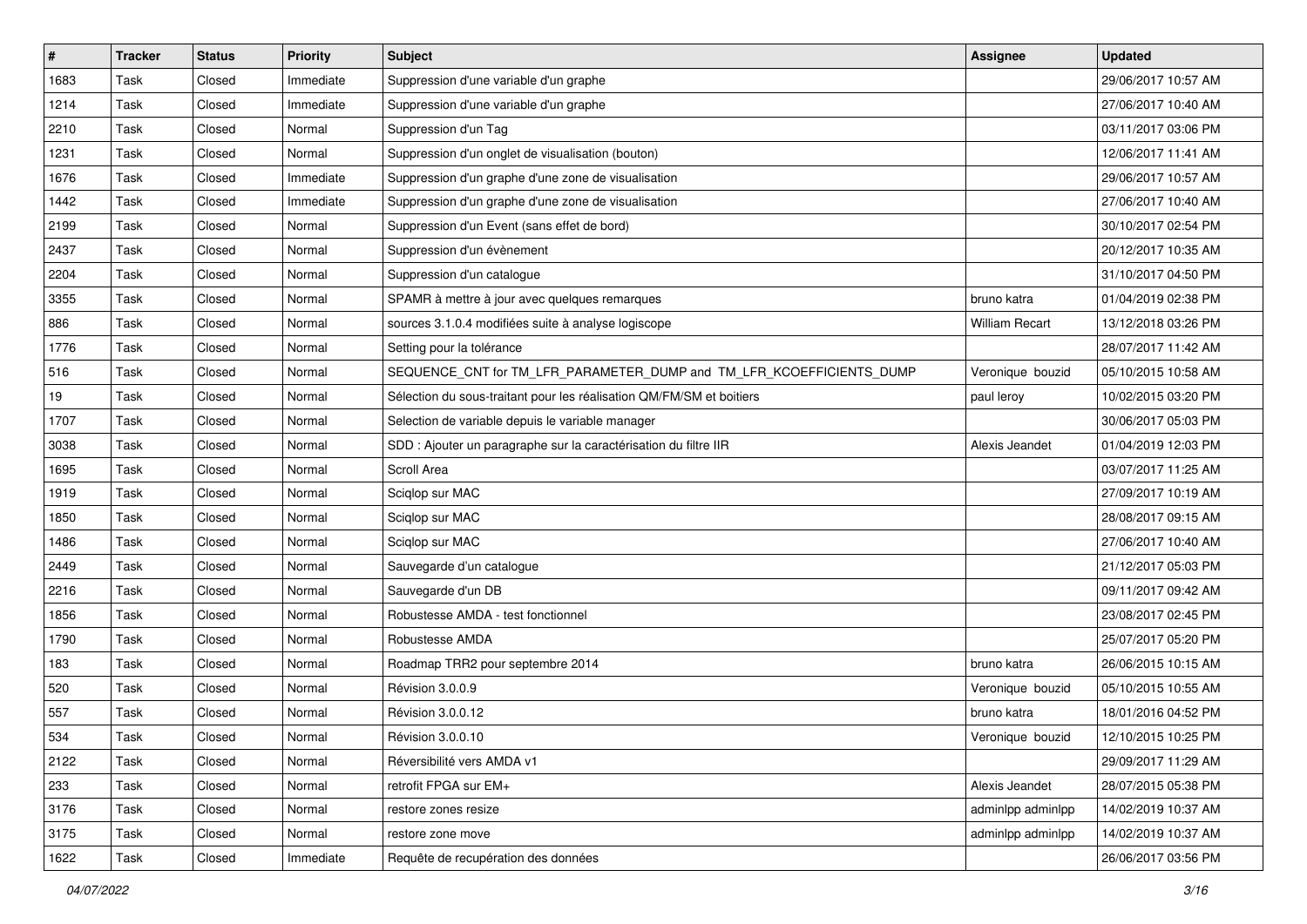| $\vert$ # | <b>Tracker</b> | <b>Status</b> | <b>Priority</b> | <b>Subject</b>                                                                             | <b>Assignee</b>        | <b>Updated</b>      |
|-----------|----------------|---------------|-----------------|--------------------------------------------------------------------------------------------|------------------------|---------------------|
| 2434      | Task           | Closed        | Normal          | Renommage du catalogue                                                                     |                        | 18/12/2017 09:33 AM |
| 1785      | Task           | Closed        | Immediate       | Renommage d'une variable                                                                   |                        | 01/09/2017 09:15 AM |
| 1822      | Task           | Closed        | Immediate       | Rendre compatible la classe Array data avec les vecteurs                                   |                        | 08/08/2017 03:04 PM |
| 659       | Task           | Closed        | Normal          | Remove useless old files                                                                   |                        | 14/08/2016 04:58 PM |
| 661       | Task           | Closed        | Normal          | Remove hard coded path                                                                     |                        | 21/03/2016 11:39 AM |
| 2464      | Task           | Closed        | Normal          | Régler l'impossibilité de d'afficher une variable en cours d'initialisation                |                        | 09/01/2018 03:14 PM |
| 3693      | Task           | Closed        | Normal          | Rédiger le WIKI                                                                            | <b>Mathieu PEREIRA</b> | 02/02/2021 03:23 PM |
| 2381      | Task           | Closed        | Normal          | Rédaction du document de spécification design pour la gui des catalogues                   |                        | 06/12/2017 09:19 AM |
| 2323      | Task           | Closed        | Normal          | Rédaction du document de spécification design pour la gui des catalogues                   |                        | 29/11/2017 09:42 AM |
| 2273      | Task           | Closed        | Normal          | Redaction du document d'API pour les curseurs et les zones                                 |                        | 17/11/2017 09:26 AM |
| 230       | Task           | Closed        | Normal          | Rédaction de la demande de modification pour STEEL                                         | Vincent Leray          | 08/04/2015 07:47 AM |
| 2209      | Task           | Closed        | Normal          | Récupération des Tags                                                                      |                        | 03/11/2017 03:06 PM |
| 2205      | Task           | Closed        | Normal          | Récupération des Events d'un catalogue                                                     |                        | 31/10/2017 04:50 PM |
| 2197      | Task           | Closed        | Normal          | Récupération d'un Event                                                                    |                        | 30/10/2017 02:54 PM |
| 2203      | Task           | Closed        | Normal          | Récupération d'un catalogue                                                                |                        | 31/10/2017 04:50 PM |
| 1250      | Task           | Closed        | Urgent          | Recalibrage d'un graphe synchronisé                                                        |                        | 25/07/2017 05:19 PM |
| 3662      | Task           | Closed        | Normal          | Réaliser les connexions/les soudures/les câbles                                            | Mathieu PEREIRA        | 02/02/2021 02:09 PM |
| 3685      | Task           | Closed        | Normal          | Réaliser le diagramme d'activités/Découper en fonctions secondaires et répartir les tâches | antoine beney          | 02/02/2021 03:15 PM |
| 436       | Task           | Closed        | Normal          | R3: Nouveaux requirements                                                                  | Veronique bouzid       | 26/10/2015 01:50 PM |
| 437       | Task           | Closed        | Normal          | R3 *** Adaptation TC_LFR_UPDATE_INFO                                                       | Veronique bouzid       | 06/08/2015 02:33 PM |
| 1482      | Task           | Closed        | Normal          | <b>Qt Sous Linux</b>                                                                       |                        | 12/06/2017 11:19 AM |
| 2452      | Task           | Closed        | Normal          | Protéger la communication entre le widget et le contrôleur                                 |                        | 21/12/2017 05:57 PM |
| 2099      | Task           | Closed        | Normal          | Protéger la communication entre le widget et le contrôleur                                 |                        | 06/12/2017 11:05 AM |
| 1971      | Task           | Closed        | Normal          | Protéger la communication entre le widget et le contrôleur                                 |                        | 27/09/2017 10:25 AM |
| 2389      | Task           | Closed        | Normal          | Problème de rafraichissement de variables synchronisées depuis le widget de temps          |                        | 06/12/2017 11:05 AM |
| 1943      | Task           | Closed        | Normal          | Préparer la requête d'acquisition d'un spectrogramme pour AMDA                             |                        | 16/11/2017 10:57 AM |
| 1067      | Task           | Closed        | Normal          | Preparation Datapack R3++                                                                  |                        | 22/06/2018 05:17 PM |
| 2391      | Task           | Closed        | Normal          | Possibility to select a zone which is under another zone                                   |                        | 16/01/2018 03:17 PM |
| 2138      | Task           | Closed        | Normal          | POC de drag and drop                                                                       |                        | 20/10/2017 03:54 PM |
| 2435      | Task           | Closed        | Normal          | Personnalisation des icones des nœuds de catalogue                                         |                        | 18/12/2017 09:33 AM |
| 1714      | Task           | Closed        | High            | Parser de fichier JSON                                                                     |                        | 07/07/2017 03:09 PM |
| 239       | Task           | Closed        | Normal          | Parametre R2 du Waveform Picker - Doc and Verif                                            | paul leroy             | 10/02/2015 09:05 AM |
| 3845      | Task           | Closed        | High            | Order missing parts for BBM                                                                | Alexis Jeandet         | 30/05/2021 04:52 PM |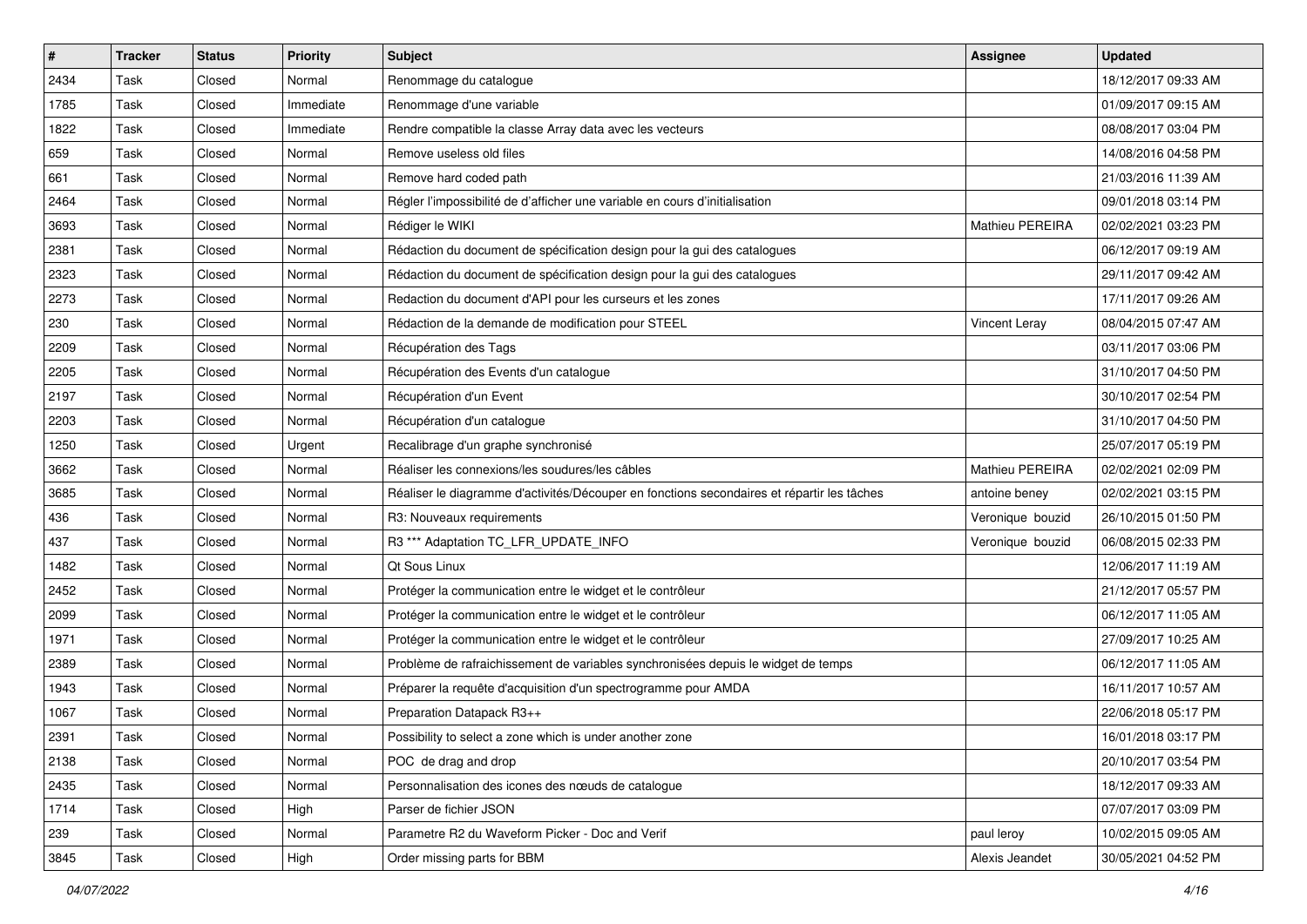| #    | <b>Tracker</b> | <b>Status</b> | <b>Priority</b> | <b>Subject</b>                                                                      | <b>Assignee</b>  | <b>Updated</b>      |
|------|----------------|---------------|-----------------|-------------------------------------------------------------------------------------|------------------|---------------------|
| 1888 | Task           | Closed        | Normal          | Optimisation merge et set data                                                      |                  | 28/08/2017 09:15 AM |
| 1963 | Task           | Closed        | Normal          | Optimisation du setDataSeries() d'une variable                                      |                  | 31/08/2017 12:31 PM |
| 1927 | Task           | Closed        | Normal          | Optimisation du merge de DataSeries                                                 |                  | 31/08/2017 11:47 AM |
| 1058 | Task           | Closed        | Normal          | Non-regression                                                                      | Veronique bouzid | 21/06/2018 11:49 AM |
| 3348 | Task           | Closed        | Normal          | Nettoyer tous les TBC/TBD dans la SPEC LFR                                          | Alexis Jeandet   | 01/04/2019 01:56 PM |
| 2296 | Task           | Closed        | Normal          | Multi sélections de plusieurs zones de sélections sur plusieurs graphes             |                  | 05/12/2017 05:50 PM |
| 66   | Task           | Closed        | Normal          | <b>MS</b> - Verification                                                            |                  | 02/12/2016 01:15 PM |
| 1485 | Task           | Closed        | Normal          | MR dépot principale                                                                 |                  | 12/06/2017 11:19 AM |
| 1886 | Task           | Closed        | Normal          | Modifier la représentation interne d'un ArrayData                                   |                  | 28/08/2017 09:10 AM |
| 1597 | Task           | Closed        | Normal          | Modification sur le sidePane                                                        |                  | 26/06/2017 10:34 AM |
| 2438 | Task           | Closed        | Normal          | Modification d'un Evènement                                                         |                  | 20/12/2017 10:35 AM |
| 2116 | Task           | Closed        | Normal          | Modification du mock plugin pour des données types vectorielles                     |                  | 29/09/2017 11:27 AM |
| 2241 | Task           | Closed        | Normal          | Modification du fichier JSON pour identifier les spectrogrammes                     |                  | 22/11/2017 05:52 PM |
| 2472 | Task           | Closed        | Normal          | Modification des attributs d'un Evènement                                           |                  | 18/12/2017 09:33 AM |
| 2198 | Task           | Closed        | Normal          | Modification d'un Event sans effet de bord                                          |                  | 30/10/2017 02:54 PM |
| 2202 | Task           | Closed        | Normal          | Modification d'un cataloque                                                         |                  | 31/10/2017 04:50 PM |
| 1701 | Task           | Closed        | Normal          | Modification addDateTime                                                            |                  | 04/07/2017 10:20 AM |
| 2363 | Task           | Closed        | Normal          | Mode d'interaction curseur simple: ajout de la possibilité de panner avec la souris |                  | 05/12/2017 05:50 PM |
| 2284 | Task           | Closed        | Normal          | Mode d'interaction "Zoom"                                                           |                  | 22/11/2017 05:47 PM |
| 2285 | Task           | Closed        | Normal          | Mode d'interaction "Organisation des graphes"                                       |                  | 22/11/2017 05:47 PM |
| 2286 | Task           | Closed        | Normal          | Mode d'interaction "edition des zones de sélections"                                |                  | 05/12/2017 05:50 PM |
| 2287 | Task           | Closed        | Normal          | Mode d'interaction "affichage des curseurs"                                         |                  | 22/11/2017 05:47 PM |
| 1473 | Task           | Closed        | Urgent          | Mock sous linux                                                                     |                  | 17/07/2017 09:59 AM |
| 1920 | Task           | Closed        | Normal          | Mock rampe                                                                          |                  | 27/09/2017 10:19 AM |
| 1853 | Task           | Closed        | Normal          | Mock rampe                                                                          |                  | 28/08/2017 09:15 AM |
| 1484 | Task           | Closed        | Immediate       | Mise en place des tests unitaires (Qt Test)                                         |                  | 12/06/2017 11:15 AM |
| 1350 | Task           | Closed        | Immediate       | Mise en place des tests unitaires (Qt Test)                                         |                  | 08/06/2017 08:37 PM |
| 2297 | Task           | Closed        | Normal          | Mise en place des actions d'alignements entre les zones de sélections               |                  | 16/01/2018 03:17 PM |
| 1476 | Task           | Closed        | Normal          | Mise en place de la couverture de test gcov                                         |                  | 12/06/2017 11:15 AM |
| 3266 | Task           | Closed        | Normal          | Mise à jour Verification report                                                     | bruno katra      | 13/12/2018 02:58 PM |
| 3241 | Task           | Closed        | Normal          | Mise à jour Validation Report                                                       | bruno katra      | 13/12/2018 03:22 PM |
| 3240 | Task           | Closed        | Normal          | Mise à jour SVS                                                                     | bruno katra      | 13/12/2018 03:22 PM |
| 655  | Task           | Closed        | Normal          | Mise à jour SRS et SVS / TC > 228 bytes                                             | Veronique bouzid | 09/05/2017 04:00 PM |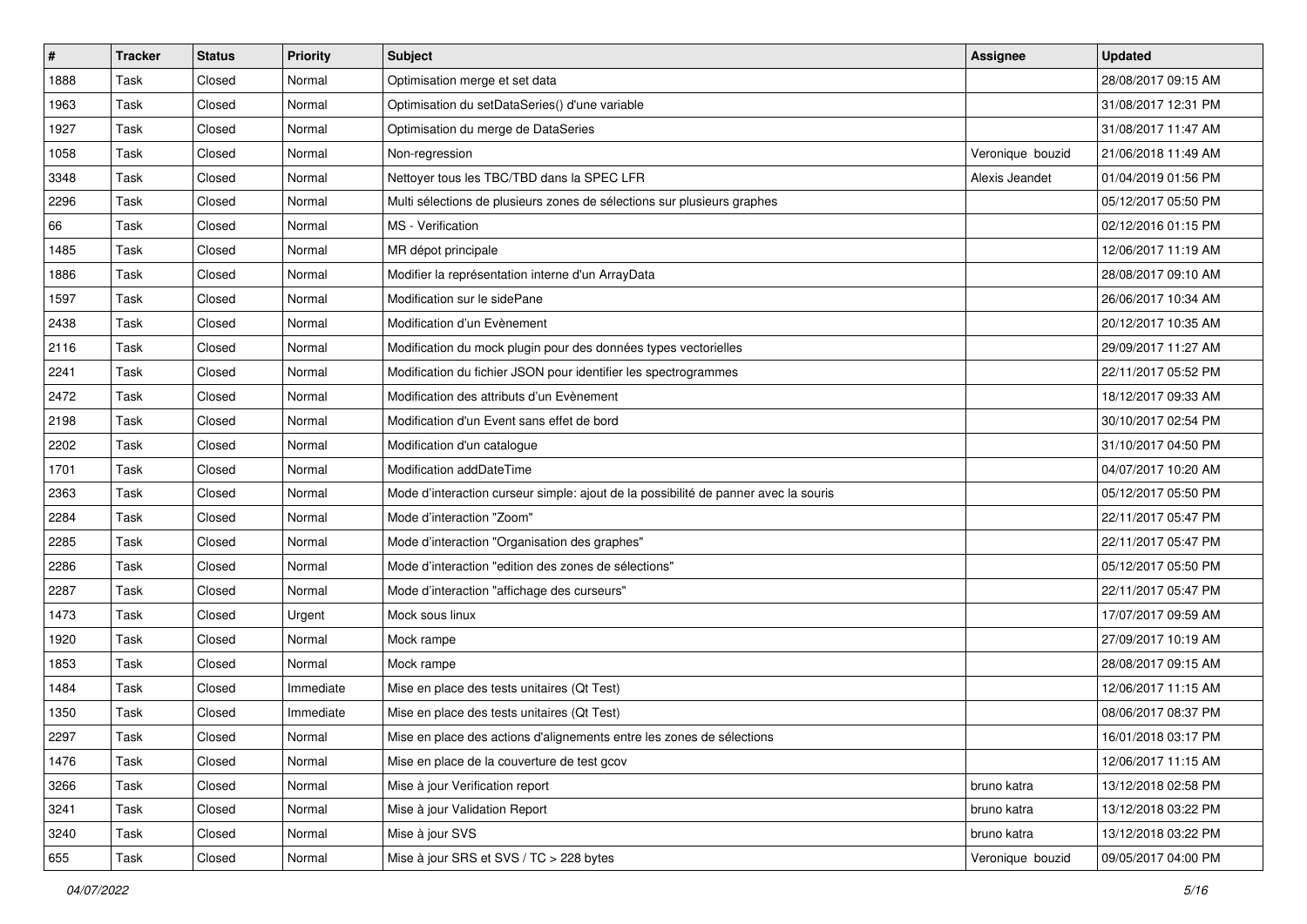| $\pmb{\#}$ | <b>Tracker</b> | <b>Status</b> | <b>Priority</b> | <b>Subject</b>                                                                                                 | Assignee                   | <b>Updated</b>      |
|------------|----------------|---------------|-----------------|----------------------------------------------------------------------------------------------------------------|----------------------------|---------------------|
| 909        | Task           | Closed        | Normal          | Mise à jour SRS et SVS                                                                                         | Veronique bouzid           | 21/06/2018 09:42 AM |
| 633        | Task           | Closed        | Normal          | Mise à jour SRS /SVS/SVR                                                                                       | Veronique bouzid           | 09/03/2016 01:53 PM |
| 3239       | Task           | Closed        | Normal          | Mise a jour SRS                                                                                                | bruno katra                | 13/12/2018 03:23 PM |
| 3145       | Task           | Closed        | Normal          | Mise à jour SRS                                                                                                | bruno katra                | 17/12/2018 03:42 PM |
| 3242       | Task           | Closed        | Normal          | Mise à jour matrice                                                                                            | bruno katra                | 13/12/2018 03:21 PM |
| 2263       | Task           | Closed        | Normal          | Mise à jour Event pour Tag                                                                                     |                            | 15/11/2017 02:21 PM |
| 1945       | Task           | Closed        | Normal          | Mise à jour du widget de temps                                                                                 |                            | 09/10/2017 11:08 PM |
| 2243       | Task           | Closed        | Normal          | Mise à jour du parser AMDA pour gérer les spectrogammes                                                        |                            | 22/11/2017 05:52 PM |
| 1869       | Task           | Closed        | Normal          | Mise à jour du fichier JSON pour AMDA                                                                          |                            | 14/08/2017 10:31 AM |
| 1834       | Task           | Closed        | Normal          | Mise à jour du fichier JSON pour AMDA                                                                          |                            | 14/08/2017 09:29 AM |
| 632        | Task           | Closed        | Normal          | Mise à jour document SRS / commutation immediate                                                               | Veronique bouzid           | 02/03/2016 02:43 PM |
| 1096       | Task           | Closed        | High            | Mise a jour document de calibration                                                                            | bruno katra                | 05/05/2017 05:43 PM |
| 3918       | Task           | Closed        | High            | Mise à jour des 2 DEFINE PA_LFR_KCOEFF_BLK_NR pour le KCOEFF_DUMP                                              | Alexis Jeandet             | 11/01/2022 02:39 PM |
| 879        | Task           | Closed        | Normal          | mise à jour de la spécification suite aux modification SSS-CP-EQS-753                                          | bruno katra                | 24/03/2017 11:48 AM |
| 13         | Task           | Closed        | Normal          | Mise à jour de la documentation VHDL                                                                           | Jean-Christophe<br>Pellion | 13/03/2014 07:17 AM |
| 991        | Task           | Closed        | Normal          | Mise à jour Banc de test                                                                                       | Veronique bouzid           | 21/06/2018 10:53 AM |
| 69         | Task           | Closed        | Normal          | MINI LFR - WFP & MS - 0.1.4 - VERIFICATION                                                                     | paul leroy                 | 10/02/2015 03:16 PM |
| 67         | Task           | Closed        | Normal          | MINI LFR - WFP & MS - 0.1.2 - VERIFICATION                                                                     | paul leroy                 | 26/02/2014 11:14 AM |
| 51         | Task           | Closed        | Normal          | MINI-LFR - WFP 0.0.E - Validation                                                                              | paul leroy                 | 17/02/2014 01:52 PM |
| 47         | Task           | Closed        | Normal          | MINI-LFR - WFP 0.0.C - Validation                                                                              | paul leroy                 | 25/02/2014 02:19 PM |
| 41         | Task           | Closed        | Normal          | MINI-LFR - WFP 0.0.B - Validation                                                                              | paul leroy                 | 25/02/2014 02:20 PM |
| 40         | Task           | Closed        | Normal          | MINI-LFR - WFP 0.0.A - Validation                                                                              | paul leroy                 | 25/02/2014 02:19 PM |
| 2504       | Task           | Closed        | Normal          | Mettre en place la validation des tests aléatoires                                                             |                            | 21/12/2017 05:56 PM |
| 2502       | Task           | Closed        | Normal          | Mettre en place la structure d'un test aléatoire                                                               |                            | 21/12/2017 05:57 PM |
| 3084       | Task           | Closed        | Normal          | Mettre à jour SUM avec nouveau comportement power down mode du LEON                                            | bruno katra                | 17/12/2018 04:03 PM |
| 3085       | Task           | Closed        | Normal          | Mettre à jour les fréquences et la séquence de calibration pour SCM (CAL_ENABLED) dans SRS, SUM<br>et SPEC/SDD | Alexis Jeandet             | 01/04/2019 11:43 AM |
| 1501       | Task           | Closed        | Normal          | Mettre à jour le schéma de représentation des données de variable                                              |                            | 12/06/2017 11:20 AM |
| 3670       | Task           | Closed        | Normal          | Mesurer/Relever des signaux électriques                                                                        | <b>Mathieu PEREIRA</b>     | 02/02/2021 02:18 PM |
| 2397       | Task           | Closed        | Normal          | Mauvaise synchronisation entre deux graphes                                                                    |                            | 06/12/2017 11:05 AM |
| 1870       | Task           | Closed        | Normal          | Markeur modification                                                                                           |                            | 18/08/2017 09:46 AM |
| 1698       | Task           | Closed        | Normal          | make install sous Linux                                                                                        |                            | 28/06/2017 04:51 PM |
| 2419       | Task           | Closed        | Normal          | L'import d'un DB ne doit pas avoir d'impact sur les autres DB                                                  |                            | 06/12/2017 05:43 PM |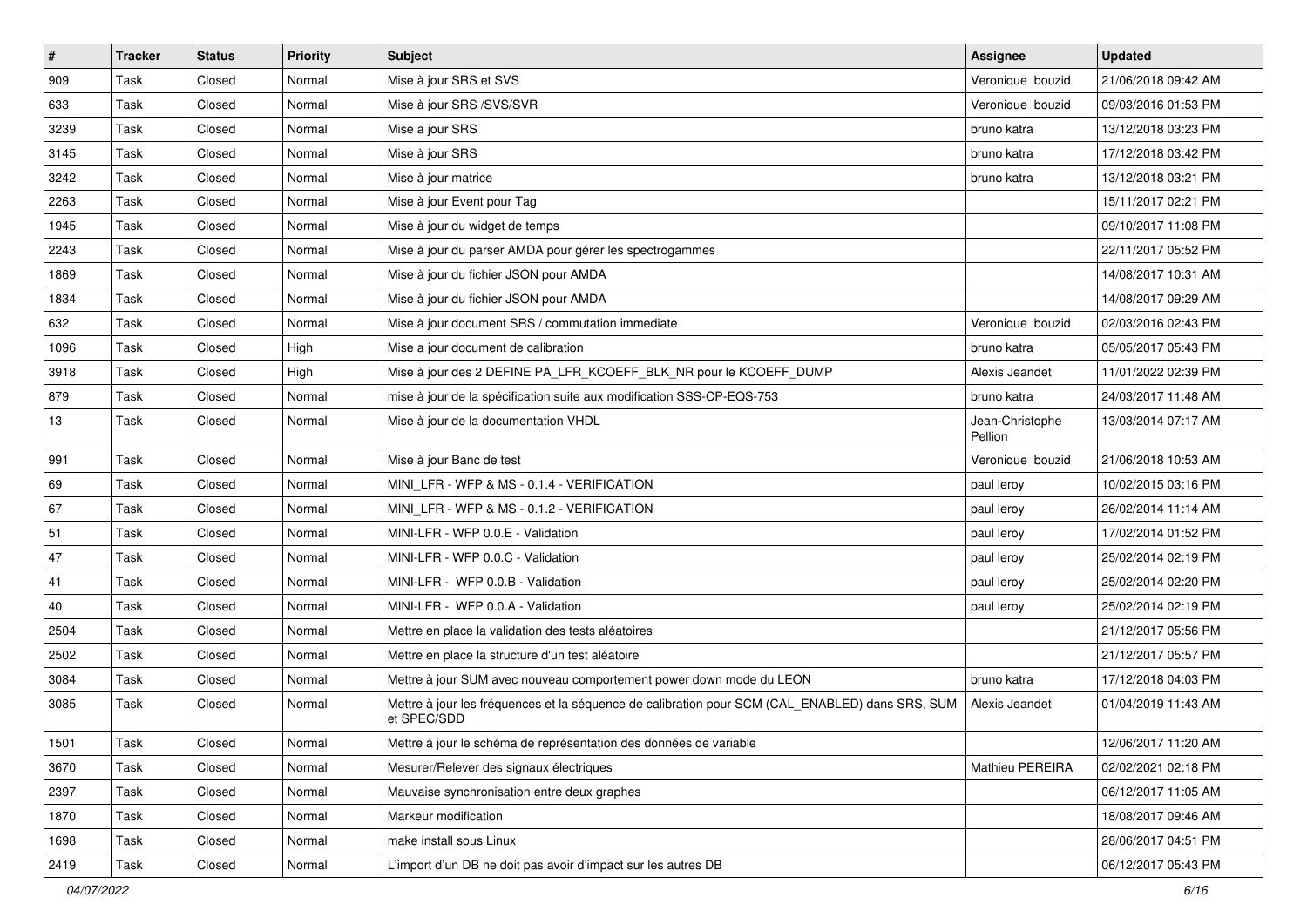| $\vert$ #     | <b>Tracker</b> | <b>Status</b> | <b>Priority</b> | Subject                                                                                               | Assignee                   | <b>Updated</b>      |
|---------------|----------------|---------------|-----------------|-------------------------------------------------------------------------------------------------------|----------------------------|---------------------|
| 624           | Task           | Closed        | Normal          | Long test with SBM1 and SBM2 FSW 3.0.0.22                                                             | thomas chust               | 01/04/2019 11:39 AM |
| 618           | Task           | Closed        | High            | Long test with SBM1 and SBM2 FSW 3.0.0.20                                                             | paul leroy                 | 02/03/2016 02:45 PM |
| 630           | Task           | Closed        | Normal          | Long Test in normal mode in 3.0.0.22                                                                  | Veronique bouzid           | 22/02/2016 05:47 PM |
| $ 612\rangle$ | Task           | Closed        | High            | Long Test in normal mode                                                                              | bruno katra                | 10/02/2016 05:38 PM |
| 2431          | Task           | Closed        | Normal          | Logique du widget affiché dans l'inspecteur en fonction des items activées (évènements ou catalogues) |                            | 08/12/2017 11:07 AM |
| 2430          | Task           | Closed        | Normal          | Logique Affichage des boutons en fonction du nœud sélectionné                                         |                            | 08/12/2017 11:07 AM |
| 694           | Task           | Closed        | Normal          | livraison version 3.1.0.2                                                                             | Veronique bouzid           | 02/06/2016 12:24 PM |
| 693           | Task           | Closed        | Normal          | livraison version 3.1.0.1                                                                             | Veronique bouzid           | 19/08/2016 01:57 PM |
| 690           | Task           | Closed        | Normal          | livraison version 3.1.0.0                                                                             | Veronique bouzid           | 19/08/2016 01:56 PM |
| 590           | Task           | Closed        | Normal          | livraison version 3.0.0.13                                                                            | Veronique bouzid           | 22/02/2016 10:38 AM |
| 622           | Task           | Closed        | Normal          | livraison srec 3.0.0.20 et 3.0.0.22                                                                   |                            | 22/02/2016 10:36 AM |
| 3254          | Task           | Closed        | High            | Livraison sources 3.2.0.24 pour analyse Logiscope // W. Recart                                        | <b>William Recart</b>      | 12/12/2018 06:54 PM |
| 3120          | Task           | Closed        | Normal          | Livraison sources 3.2.0.21 pour analyse Logiscope // W. Recart                                        | <b>William Recart</b>      | 10/12/2018 03:47 PM |
| 1054          | Task           | Closed        | Normal          | Livraison sources 3.2.0.15 pour analyse Logiscope // W. Recart                                        | <b>William Recart</b>      | 31/05/2017 06:25 PM |
| 1059          | Task           | Closed        | Urgent          | Livraison SDD                                                                                         | Veronique bouzid           | 21/06/2018 09:40 AM |
| 3168          | Task           | Closed        | Normal          | Livraison de 3.2.0.24 avec gcov                                                                       | Veronique bouzid           | 21/11/2018 10:14 AM |
| 3167          | Task           | Closed        | Urgent          | Livraison de 3.2.0.23 avec gcov                                                                       | Alexis Jeandet             | 30/10/2018 01:39 PM |
| 3134          | Task           | Closed        | Urgent          | Livraison de 3.2.0.22 avec gcov                                                                       | Alexis Jeandet             | 13/12/2018 07:52 AM |
| 3119          | Task           | Closed        | Normal          | Livraison de 3.2.0.21 avec gcov                                                                       | Alexis Jeandet             | 13/12/2018 07:53 AM |
| 3086          | Task           | Closed        | Normal          | Livraison de 3.2.0.20                                                                                 | Veronique bouzid           | 08/10/2018 04:51 PM |
| 3080          | Task           | Closed        | Normal          | Livraison de 3.2.0.19                                                                                 | Veronique bouzid           | 31/08/2018 03:52 PM |
| 3048          | Task           | Closed        | Normal          | Livraison de 3.2.0.18                                                                                 | Veronique bouzid           | 28/08/2018 01:26 PM |
| 3047          | Task           | Closed        | Normal          | Livraison de 3.2.0.17                                                                                 | Veronique bouzid           | 02/07/2018 03:20 PM |
| 1967          | Task           | Closed        | Normal          | Limiter le nombre de requêtes générées                                                                |                            | 27/09/2017 10:26 AM |
| 10            | Task           | Closed        | Normal          | LFR EM Bitsream - 0.0.6 - Validation                                                                  | Jean-Christophe<br>Pellion | 23/01/2014 01:50 PM |
| 26            | Task           | Closed        | Normal          | LFR EM Bistream - 0.0.9 - Validation                                                                  | paul leroy                 | 23/01/2014 01:50 PM |
| 12            | Task           | Closed        | Normal          | LFR EM Bistream - 0.0.7 - Validation                                                                  | paul leroy                 | 23/01/2014 01:51 PM |
| 8             | Task           | Closed        | Normal          | LFR EM Bistream - 0.0.5 - Validation                                                                  | paul leroy                 | 23/01/2014 01:50 PM |
| 7             | Task           | Closed        | Normal          | LFR EM Bistream - 0.0.3 - Validation                                                                  | paul leroy                 | 23/01/2014 01:49 PM |
| 3             | Task           | Closed        | Normal          | LFR EM Bistream - 0.0.2 - Validation                                                                  |                            | 25/02/2014 02:16 PM |
| 80            | Task           | Closed        | Normal          | LFR EM - WaveFormPicker - 1.0.0 - Validation                                                          | paul leroy                 | 10/02/2015 03:21 PM |
| 1375          | Task           | Closed        | Normal          | Lecture du squelette (API générale)                                                                   |                            | 08/06/2017 08:37 PM |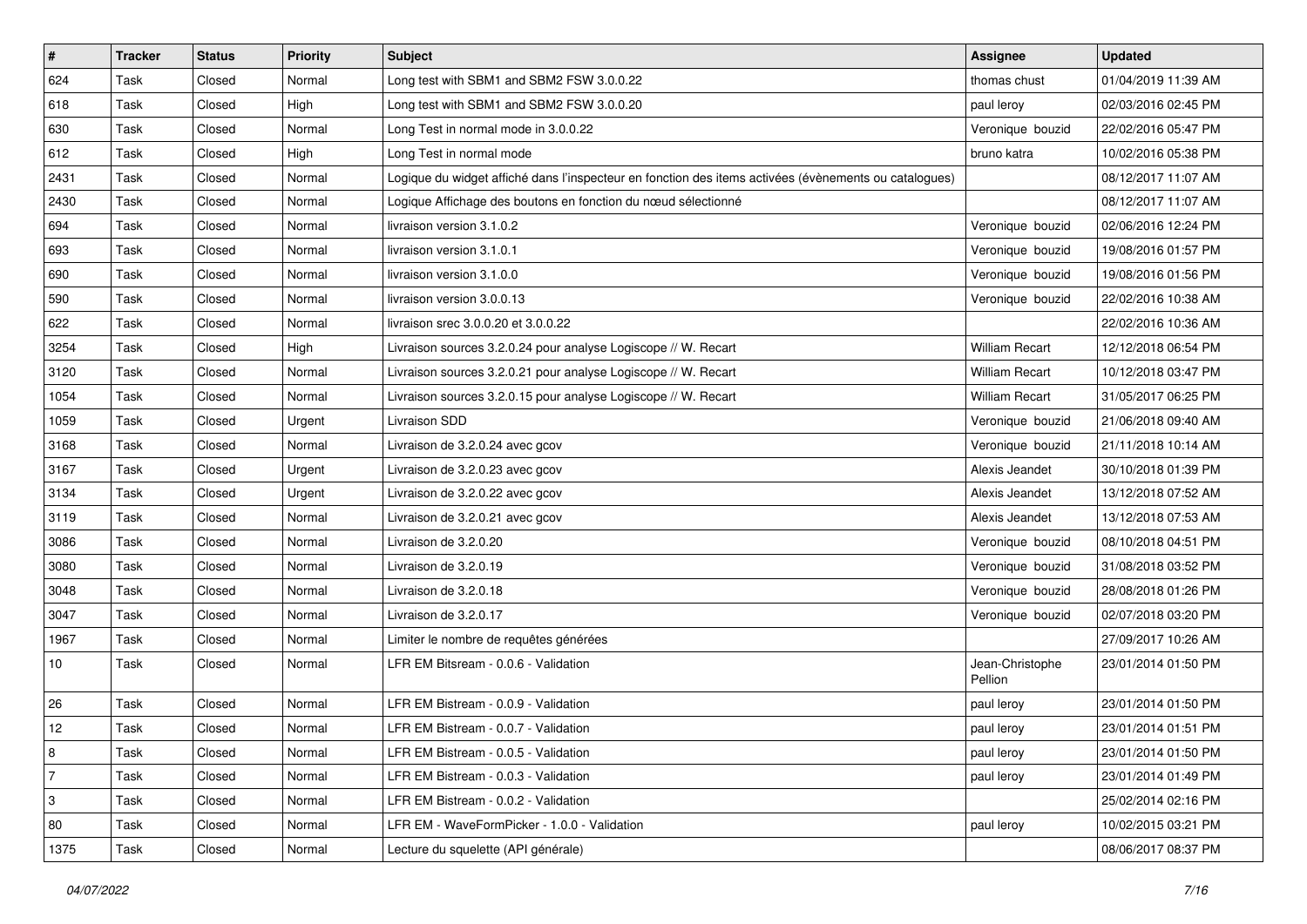| $\sharp$ | <b>Tracker</b> | <b>Status</b> | <b>Priority</b> | <b>Subject</b>                                                                          | <b>Assignee</b>         | <b>Updated</b>      |
|----------|----------------|---------------|-----------------|-----------------------------------------------------------------------------------------|-------------------------|---------------------|
| 1288     | Task           | Closed        | Immediate       | Lecture du squelette                                                                    |                         | 12/06/2017 11:41 AM |
| 2462     | Task           | Closed        | Normal          | Lancement d'une acquisition sur les zones sélectionnées                                 |                         | 18/12/2017 09:33 AM |
| 2428     | Task           | Closed        | Normal          | La sélection des Evènements désactive la sélection des catalogues et inversement        |                         | 08/12/2017 11:07 AM |
| 2470     | Task           | Closed        | Normal          | La muti sélection désactive ce mode                                                     |                         | 18/12/2017 09:33 AM |
| 2463     | Task           | Closed        | Normal          | La muti sélection désactive ce mode                                                     |                         | 18/12/2017 09:33 AM |
| 2475     | Task           | Closed        | Normal          | La multi sélection désactive le widget                                                  |                         | 18/12/2017 09:33 AM |
| 3351     | Task           | Closed        | Normal          | Jouer les tests longs en 3.2.0.24                                                       | bruno katra             | 01/04/2019 01:51 PM |
| 2213     | Task           | Closed        | Normal          | Intersection de catalogue                                                               |                         | 10/11/2017 02:35 PM |
| 2386     | Task           | Closed        | Normal          | Interruption aléatoire de l'affichage des données                                       |                         | 06/12/2017 11:05 AM |
| 2292     | Task           | Closed        | Normal          | Interactions entre le curseur courant et les autres graphes de la zone de synchro       |                         | 22/11/2017 05:47 PM |
| 2456     | Task           | Closed        | Normal          | Intégrer le serveur Python de simulation                                                |                         | 16/01/2018 02:57 PM |
| 1359     | Task           | Closed        | Low             | Intégration continue (TeamCity)                                                         | Alexis Jeandet          | 08/06/2017 08:37 PM |
| 2324     | Task           | Closed        | Normal          | Intégration API Catalogue dans SciQlop                                                  |                         | 06/12/2017 11:40 AM |
| 3781     | Task           | Closed        | Normal          | Installer/Configurer Raspbian Jessie                                                    | <b>Tristan DAPOIGNY</b> | 28/02/2021 08:21 PM |
| 3668     | Task           | Closed        | Normal          | Installer/Configurer Raspbian Jessie                                                    | lucas ordas             | 02/02/2021 02:17 PM |
| 3658     | Task           | Closed        | Normal          | Installer/Configurer Raspbian Jessie                                                    | Mathieu PEREIRA         | 02/02/2021 02:06 PM |
| 3689     | Task           | Closed        | Normal          | Installer le serveur web et tester le panneau d'affichage depuis un moteur de recherche | Mathieu PEREIRA         | 02/02/2021 03:19 PM |
| 3666     | Task           | Closed        | Normal          | Installer la chaîne de compilation                                                      | antoine beney           | 02/02/2021 02:16 PM |
| 960      | Task           | Closed        | Normal          | <b>Installation GCOV</b>                                                                | Veronique bouzid        | 20/09/2018 02:36 PM |
| 1351     | Task           | Closed        | Immediate       | Initialisation du dépôt git                                                             |                         | 08/06/2017 08:37 PM |
| 1353     | Task           | Closed        | Immediate       | Initialisation du backlog (Redmine)                                                     | adminlpp adminlpp       | 23/06/2017 08:40 AM |
| 2190     | Task           | Closed        | Normal          | Initialisation dépot git                                                                |                         | 23/10/2017 04:35 PM |
| 1349     | Task           | Closed        | Normal          | Initialisation de l'API de logging                                                      |                         | 08/06/2017 08:37 PM |
| 1787     | Task           | Closed        | Normal          | Infobulle sur affichage                                                                 |                         | 03/08/2017 09:08 AM |
| 1933     | Task           | Closed        | Normal          | Indiquer pour une variable que les données ne sont pas présentes                        |                         | 27/09/2017 10:19 AM |
| 1872     | Task           | Closed        | Normal          | Indiquer pour une variable que les données ne sont pas présentes                        |                         | 28/08/2017 09:18 AM |
| 1345     | Task           | Closed        | Normal          | Incorporation de vera++                                                                 |                         | 08/06/2017 08:37 PM |
| 1348     | Task           | Closed        | Normal          | Incorporation de cppcheck                                                               |                         | 08/06/2017 08:37 PM |
| 1379     | Task           | Closed        | Low             | Incorporation de clazy                                                                  |                         | 08/06/2017 08:37 PM |
| 1346     | Task           | Closed        | Normal          | Incorporation de ClangFormat                                                            |                         | 08/06/2017 08:37 PM |
| 1347     | Task           | Closed        | Normal          | Incorporation de Clang Analyzer                                                         |                         | 08/06/2017 08:37 PM |
| 1863     | Task           | Closed        | Immediate       | Implémenter la représentation graphique d'un vecteur                                    |                         | 21/08/2017 03:18 PM |
| 1824     | Task           | Closed        | Immediate       | Implémenter la représentation graphique d'un vecteur                                    |                         | 14/08/2017 09:28 AM |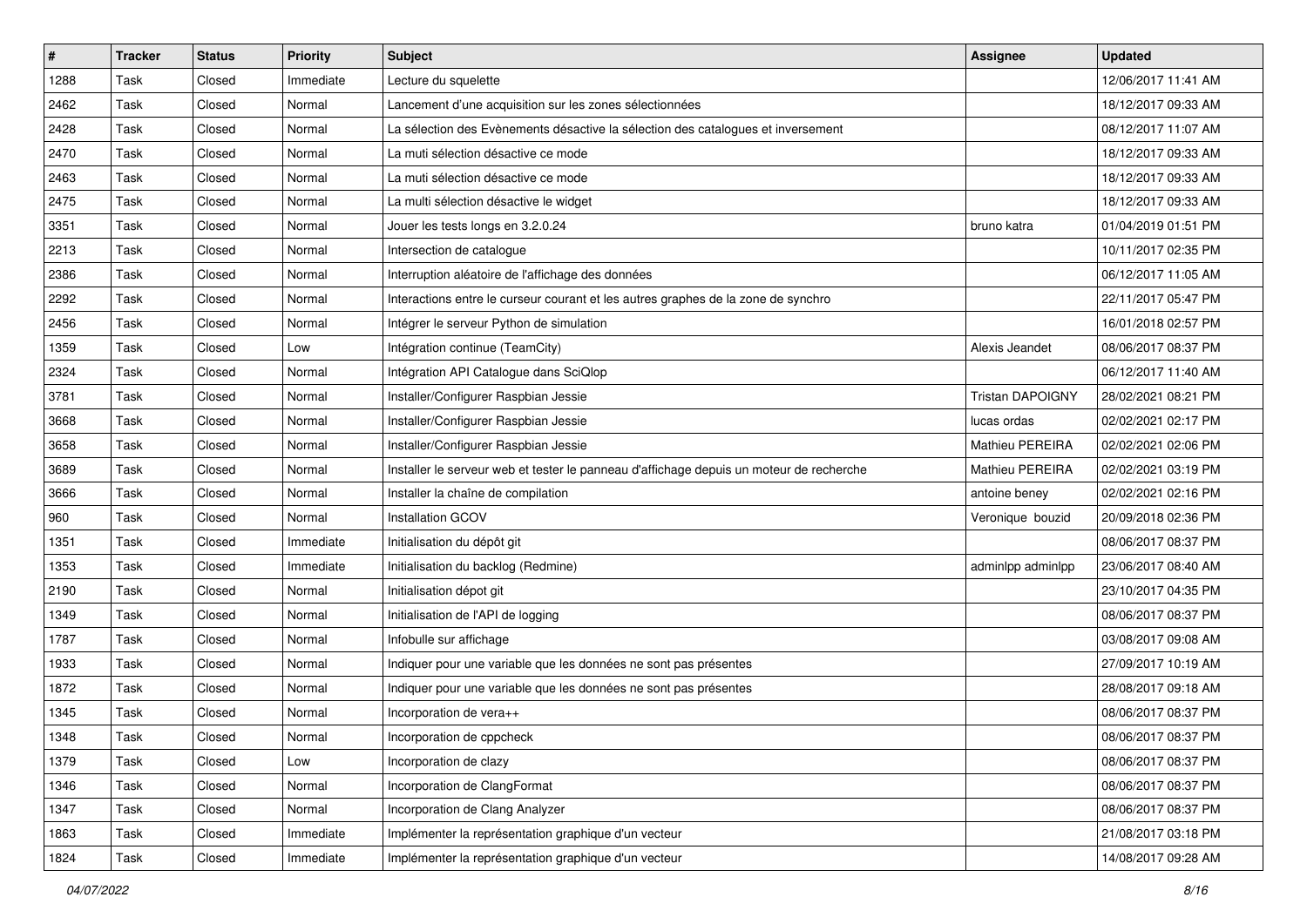| $\sharp$ | <b>Tracker</b> | <b>Status</b> | <b>Priority</b> | <b>Subject</b>                                                                     | <b>Assignee</b> | <b>Updated</b>      |
|----------|----------------|---------------|-----------------|------------------------------------------------------------------------------------|-----------------|---------------------|
| 1938     | Task           | Closed        | Normal          | Implémenter la progression d'une requete                                           |                 | 22/09/2017 03:20 PM |
| 1877     | Task           | Closed        | Normal          | Implémenter la progression d'une requete                                           |                 | 28/08/2017 09:17 AM |
| 1878     | Task           | Closed        | Normal          | Implémenter la barrière de synchronisation de requete                              |                 | 24/08/2017 03:51 PM |
| 1937     | Task           | Closed        | Normal          | Implémenter l'annulation de requete                                                |                 | 22/09/2017 03:20 PM |
| 1876     | Task           | Closed        | Normal          | Implémenter l'annulation de requete                                                |                 | 28/08/2017 09:18 AM |
| 876      | Task           | Closed        | High            | implémentation R3++ : mise en conformité ICD/IDB 4.3.0                             | bruno katra     | 27/02/2017 05:51 PM |
| 2425     | Task           | Closed        | Normal          | Implémentation du widget formulaire sur Catalogue (sans actions)                   |                 | 08/12/2017 11:07 AM |
| 2235     | Task           | Closed        | Normal          | Implémentation du calcul automatique des seuils                                    |                 | 29/11/2017 09:22 AM |
| 1621     | Task           | Closed        | Immediate       | Implémentation du cache                                                            |                 | 26/06/2017 03:56 PM |
| 1821     | Task           | Closed        | Normal          | Implémentation de la nouvelle architecture d'acquisition                           |                 | 14/08/2017 09:47 AM |
| 2368     | Task           | Closed        | Normal          | Implémentation de la méthode de merge de deux sources de données                   |                 | 30/11/2017 03:11 PM |
| 1712     | Task           | Closed        | Normal          | Implémentation de L'API du network controller                                      |                 | 12/07/2017 05:45 PM |
| 2192     | Task           | Closed        | Normal          | Implémentation de l'API du moteur de recherche                                     |                 | 30/10/2017 02:54 PM |
| 3816     | Task           | Closed        | Normal          | Implement low pass filtering                                                       | Fatima Mehrez   | 20/05/2021 01:06 PM |
| 434      | Task           | Closed        | Normal          | Implement a kind of virtual file system for space missions datas.                  | Alexis Jeandet  | 14/02/2019 09:50 AM |
| 2207     | Task           | Closed        | Normal          | Imp modèle Tag                                                                     |                 | 03/11/2017 03:06 PM |
| 2195     | Task           | Closed        | Normal          | Imp modele event                                                                   |                 | 30/10/2017 02:54 PM |
| 2200     | Task           | Closed        | Normal          | Imp modèle catalogue                                                               |                 | 31/10/2017 04:50 PM |
| 2193     | Task           | Closed        | Normal          | Imp méthode request Du CatalogueDao                                                |                 | 30/10/2017 02:54 PM |
| 2424     | Task           | Closed        | Normal          | IHM de l'inspecteur                                                                |                 | 08/12/2017 11:07 AM |
| 2423     | Task           | Closed        | Normal          | IHM de la fenêtre Evènement                                                        |                 | 08/12/2017 11:07 AM |
| 2432     | Task           | Closed        | Normal          | IHM de la fenêtre catalogue                                                        |                 | 18/12/2017 09:33 AM |
| 2422     | Task           | Closed        | Normal          | IHM de la fenêtre catalogue                                                        |                 | 08/12/2017 11:07 AM |
| 2299     | Task           | Closed        | Normal          | Gestions de la toolbar pour sélectionner le mode d'interraction                    |                 | 22/11/2017 05:47 PM |
| 1587     | Task           | Closed        | Immediate       | Gestion des variables (inspecteur de variables)                                    |                 | 26/06/2017 10:35 AM |
| 1488     | Task           | Closed        | Immediate       | Gestion des variables (inspecteur de variables)                                    |                 | 13/06/2017 02:14 PM |
| 2245     | Task           | Closed        | Normal          | Gestion des trous de données                                                       |                 | 24/11/2017 11:13 AM |
| 2236     | Task           | Closed        | Normal          | Gestion des seuils à l'affichage                                                   |                 | 29/11/2017 09:22 AM |
| 2267     | Task           | Closed        | Normal          | Gestion des itérateurs                                                             |                 | 24/11/2017 11:13 AM |
| 2298     | Task           | Closed        | Normal          | Gestion des actions disponiblent depuis le menu contextuel d'une zone de sélection |                 | 05/12/2017 05:50 PM |
| 2473     | Task           | Closed        | Normal          | Gestion de modification d'un Evènement                                             |                 | 18/12/2017 09:33 AM |
| 2433     | Task           | Closed        | Normal          | Gestion de modification d'un Catalogue                                             |                 | 16/01/2018 02:23 PM |
| 2244     | Task           | Closed        | Normal          | Gestion de la résolution temporelle                                                |                 | 24/11/2017 11:13 AM |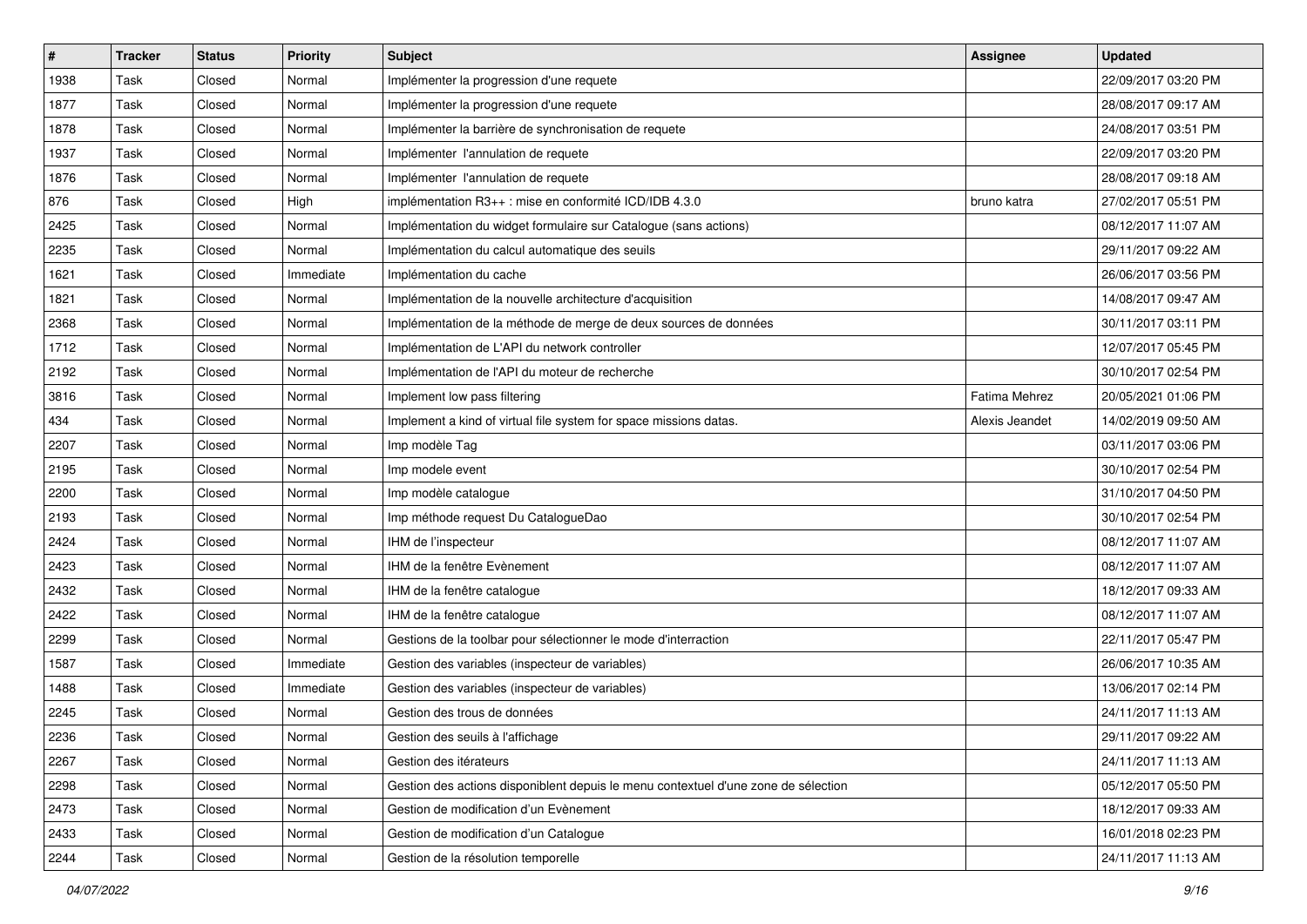| $\vert$ # | <b>Tracker</b> | <b>Status</b> | <b>Priority</b> | <b>Subject</b>                                                                                  | Assignee                   | <b>Updated</b>      |
|-----------|----------------|---------------|-----------------|-------------------------------------------------------------------------------------------------|----------------------------|---------------------|
| 2266      | Task           | Closed        | Normal          | Gestion de la cohérence des données                                                             |                            | 29/11/2017 09:58 AM |
| 1827      | Task           | Closed        | Normal          | Gérer les valeurs NaN dans AMDA                                                                 |                            | 07/08/2017 10:06 AM |
| 1862      | Task           | Closed        | Immediate       | Gérer dans AMDA la génération d'un vecteur                                                      |                            | 17/08/2017 04:09 PM |
| 1823      | Task           | Closed        | Immediate       | Gérer dans AMDA la génération d'un vecteur                                                      |                            | 14/08/2017 09:29 AM |
| 1972      | Task           | Closed        | Normal          | Générer des std::vector pour les résultats AMDA                                                 |                            | 11/09/2017 12:16 PM |
| 2242      | Task           | Closed        | Normal          | Génération du fichier résultat pour un spectrogramme AMDA                                       |                            | 22/11/2017 05:52 PM |
| 546       | Task           | Closed        | Normal          | génération des rapports de couverture de code avec GCOV                                         | Veronique bouzid           | 21/11/2018 10:10 AM |
| 3171      | Task           | Closed        | Normal          | GCOV pour TEST-TYPE                                                                             | Alexis Jeandet             | 14/11/2018 12:02 PM |
| 3164      | Task           | Closed        | Normal          | Gcov pour test SVS-0074                                                                         | Alexis Jeandet             | 21/11/2018 10:07 AM |
| 3165      | Task           | Closed        | Normal          | GCOV pour test SUB-TYPE vs LONGUEUR                                                             | Alexis Jeandet             | 21/11/2018 10:00 AM |
| 3170      | Task           | Closed        | Normal          | GCOV pour TC_LFR_LOAD_FILTER_PAR                                                                | Veronique bouzid           | 21/11/2018 09:54 AM |
| 3169      | Task           | Closed        | Normal          | GCOV pour SVS-0003                                                                              | Veronique bouzid           | 21/11/2018 09:55 AM |
| 3166      | Task           | Closed        | Normal          | GCOV pour SVS-0003                                                                              | Alexis Jeandet             | 21/11/2018 09:56 AM |
| 3149      | Task           | Closed        | Normal          | Gcov pour ce test TC-TOO-SHORT                                                                  | Alexis Jeandet             | 21/11/2018 10:11 AM |
| 3201      | Task           | Closed        | Normal          | GCOV Fonction scrubbing appelée?                                                                | Veronique bouzid           | 13/12/2018 12:16 PM |
| 1689      | Task           | Closed        | Normal          | Garder le delta T lors des opérations de pan                                                    |                            | 30/06/2017 11:17 AM |
| 559       | Task           | Closed        | Normal          | Garantir que la réception est désactive sur l'APBUART.                                          | Alexis Jeandet             | 22/03/2021 12:20 PM |
| 17        | Task           | Closed        | Normal          | Finalisation des développements du module Spectral Matrices                                     | <b>Martin Morlot</b>       | 27/08/2014 10:27 AM |
| 1792      | Task           | Closed        | Urgent          | Filtrage de l'arborescence par search box                                                       |                            | 02/08/2017 11:39 AM |
| 510       | Task           | Closed        | Normal          | fields DESTINATION_ID on TM_LFR_PARAMETER_DUMP and TM_LFR_KCOEFFICIENTS_DUMP<br>compliant // R3 | Veronique bouzid           | 02/10/2015 04:23 PM |
| 14        | Task           | Closed        | High            | Fichier de configuration FPGA                                                                   | Jean-Christophe<br>Pellion | 13/03/2014 07:17 AM |
| 3681      | Task           | Closed        | Normal          | Fabrication du boitier LED                                                                      | antoine beney              | 02/02/2021 03:09 PM |
| 1334      | Task           | Closed        | Immediate       | Export d'un graphe sous forme d'image (drag-and-drop)                                           |                            | 14/11/2017 10:56 AM |
| 3081      | Task           | Closed        | Normal          | Explication et mise à jour des infos de calcul des cpu load dans SRS, SDD et SUM                | Alexis Jeandet             | 29/03/2019 05:12 PM |
| 403       | Task           | Rejected      | Low             | Evaluate some opensource VHDL IPs                                                               | Alexis Jeandet             | 28/07/2015 05:35 PM |
| 737       | Task           | Stalled       | Normal          | étudier la nécessité de faire un soft reset lors de certains changements de mode                | Alexis Jeandet             | 22/03/2021 12:08 PM |
| 555       | Task           | Closed        | Normal          | Errata RPW-MEB-LFR-SPC-00061-1-8_FPGA_Architecture_Design                                       | Jean-Christophe<br>Pellion | 26/10/2015 04:20 PM |
| 1926      | Task           | Closed        | Normal          | Epuration visualisation                                                                         |                            | 11/09/2017 11:51 AM |
| 1883      | Task           | Closed        | Normal          | Epuration visualisation                                                                         |                            | 28/08/2017 09:15 AM |
| 3146      | Task           | Closed        | Normal          | Envoi d une TC dont la taile est inferieure à 16                                                | Veronique bouzid           | 21/11/2018 10:05 AM |
| 2206      | Task           | Closed        | Normal          | Effet de bord Event sur Catalogue                                                               |                            | 09/11/2017 09:45 AM |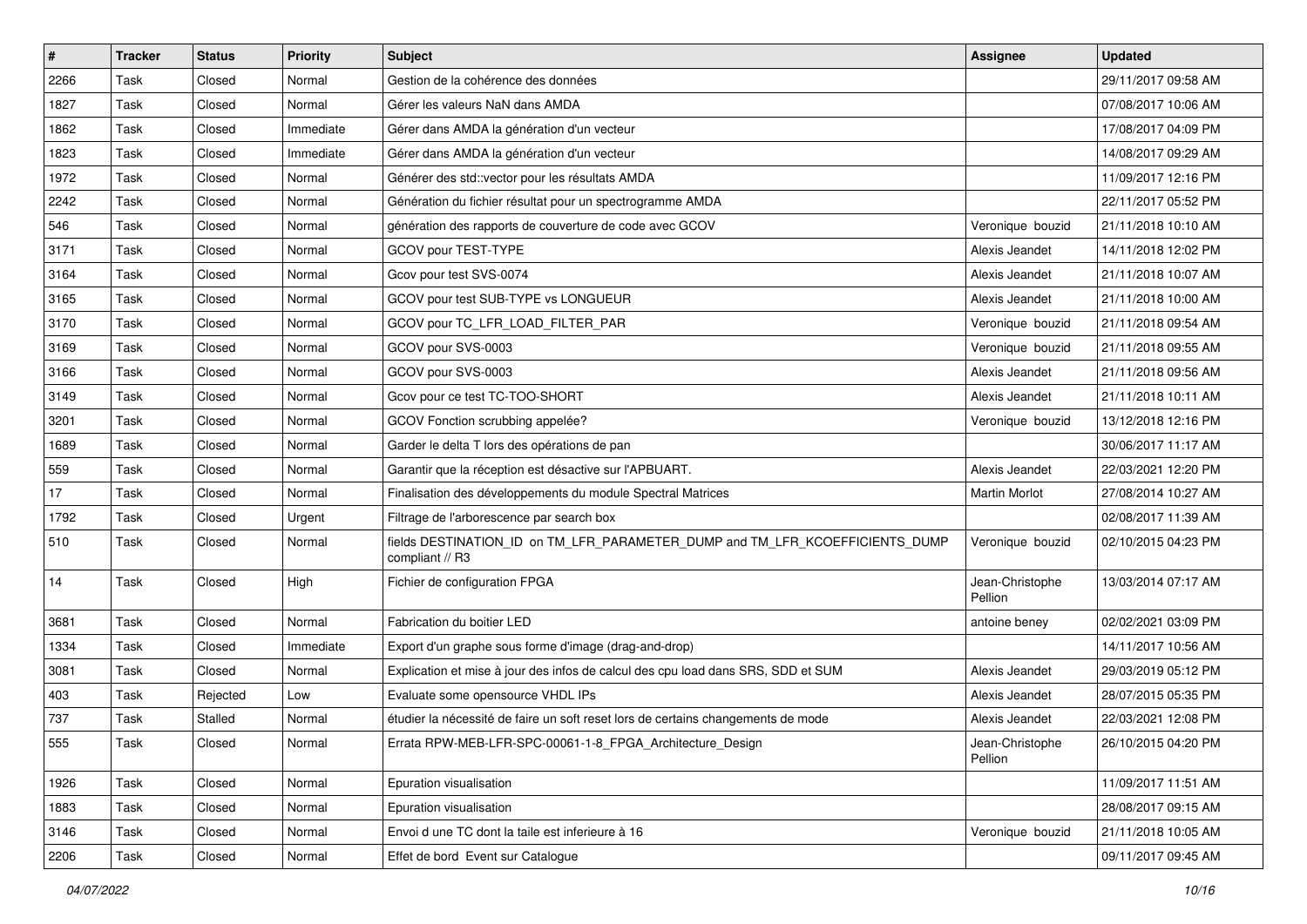| $\sharp$ | <b>Tracker</b> | <b>Status</b> | <b>Priority</b> | <b>Subject</b>                                                                                                            | <b>Assignee</b> | <b>Updated</b>      |
|----------|----------------|---------------|-----------------|---------------------------------------------------------------------------------------------------------------------------|-----------------|---------------------|
| 1339     | Task           | Closed        | Immediate       | Edition par drag-and-drop d'un graphe                                                                                     |                 | 14/11/2017 02:24 PM |
| 1600     | Task           | Closed        | Immediate       | Edition manuelle                                                                                                          |                 | 26/06/2017 11:05 AM |
| 3352     | Task           | Closed        | Normal          | Ecrire et jouer un test consolidé pour période de scrubbing SW                                                            | bruno katra     | 01/04/2019 01:50 PM |
| 1784     | Task           | Closed        | Immediate       | Duplication d'une variable                                                                                                |                 | 07/09/2017 11:52 AM |
| 2174     | Task           | Closed        | Normal          | Drop vers le timeWidget                                                                                                   |                 | 07/11/2017 11:27 AM |
| 2279     | Task           | Closed        | Normal          | Drop du TimeWidget sur une variable                                                                                       |                 | 17/11/2017 09:26 AM |
| 2166     | Task           | Closed        | Normal          | Drop de variables dans la visu                                                                                            |                 | 03/11/2017 01:51 PM |
| 2176     | Task           | Closed        | Normal          | Drop de produits dans les variables                                                                                       |                 | 07/11/2017 11:27 AM |
| 2280     | Task           | Closed        | Normal          | Drop d'une zone de synchro sur le TimeWidget                                                                              |                 | 17/11/2017 09:26 AM |
| 2485     | Task           | Closed        | Normal          | Drag event sur variable                                                                                                   |                 | 18/12/2017 09:34 AM |
| 2484     | Task           | Closed        | Normal          | Drag event sur time widget                                                                                                |                 | 18/12/2017 09:34 AM |
| 2172     | Task           | Closed        | Normal          | Drag depuis les variables                                                                                                 |                 | 03/11/2017 01:51 PM |
| 2171     | Task           | Closed        | Normal          | Drag depuis les datasources                                                                                               |                 | 07/11/2017 11:27 AM |
| 2173     | Task           | Closed        | Normal          | Drag depuis le timeWidget                                                                                                 |                 | 07/11/2017 11:27 AM |
| 2253     | Task           | Closed        | Normal          | Drag and drop entre 2 tabs                                                                                                |                 | 07/11/2017 11:27 AM |
| 2178     | Task           | Closed        | Normal          | Drag and drop de visu vers visu                                                                                           |                 | 03/11/2017 01:51 PM |
| 2164     | Task           | Closed        | Normal          | Drag and drop de visu vers visu                                                                                           |                 | 23/10/2017 03:48 PM |
| 2295     | Task           | Closed        | Normal          | Drag and drop d'une zone de sélection sur le TimeWidget                                                                   |                 | 05/12/2017 05:50 PM |
| 1838     | Task           | Closed        | Normal          | Document de conception de l'API pour spectrogrammes                                                                       |                 | 10/08/2017 11:21 AM |
| 2139     | Task           | Closed        | Normal          | Document d'architecture de l'API                                                                                          |                 | 20/10/2017 03:54 PM |
| 2219     | Task           | Closed        | Normal          | Document d'architecture API Spectro                                                                                       |                 | 15/11/2017 05:07 PM |
| 2140     | Task           | Closed        | Normal          | Document d'architecture API Catalogue                                                                                     |                 | 20/10/2017 05:13 PM |
| 660      | Task           | Closed        | Normal          | disable PyQLop until updated                                                                                              |                 | 14/08/2016 04:57 PM |
| 3691     | Task           | Closed        | Normal          | Diagramme des cas d'utilisation/écrire les scénarios associés (forme textuelle)                                           | antoine beney   | 02/02/2021 03:21 PM |
| 1287     | Task           | Closed        | Immediate       | Développement d'un serveur bouchon                                                                                        |                 | 12/06/2017 11:41 AM |
| 351      | Task           | Closed        | Normal          | Détailler les fonctionnements de l'acquisition des SWF du mode NORMAL avec SBM1 et SBM2 dans<br><b>SRS et User Manual</b> | bruno katra     | 04/11/2015 04:06 PM |
| 3349     | Task           | Closed        | Normal          | Détailler le comportement du scrubbing HW et SW LFR                                                                       | bruno katra     | 01/04/2019 01:55 PM |
| 3083     | Task           | Closed        | Normal          | Détailler la caractérisation du scrubbing et son effet pour SEU dans SDD, SPEC et SUM?                                    | Alexis Jeandet  | 28/03/2019 11:16 AM |
| 2053     | Task           | Closed        | Normal          | design et implementation stockage et affichage spectro                                                                    |                 | 16/11/2017 10:58 AM |
| 361      | Task           | Closed        | Normal          | Design DiscoSpace                                                                                                         | paul leroy      | 09/06/2015 10:48 AM |
| 1249     | Task           | Closed        | Immediate       | Déplacement le long de l'axe en X d'un graphe                                                                             |                 | 26/06/2017 11:06 AM |
| 2420     | Task           | Closed        | Normal          | Déplacement et copie d'un Event ou d'un Catalogue propose l'écrasement en argument                                        |                 | 07/12/2017 02:51 PM |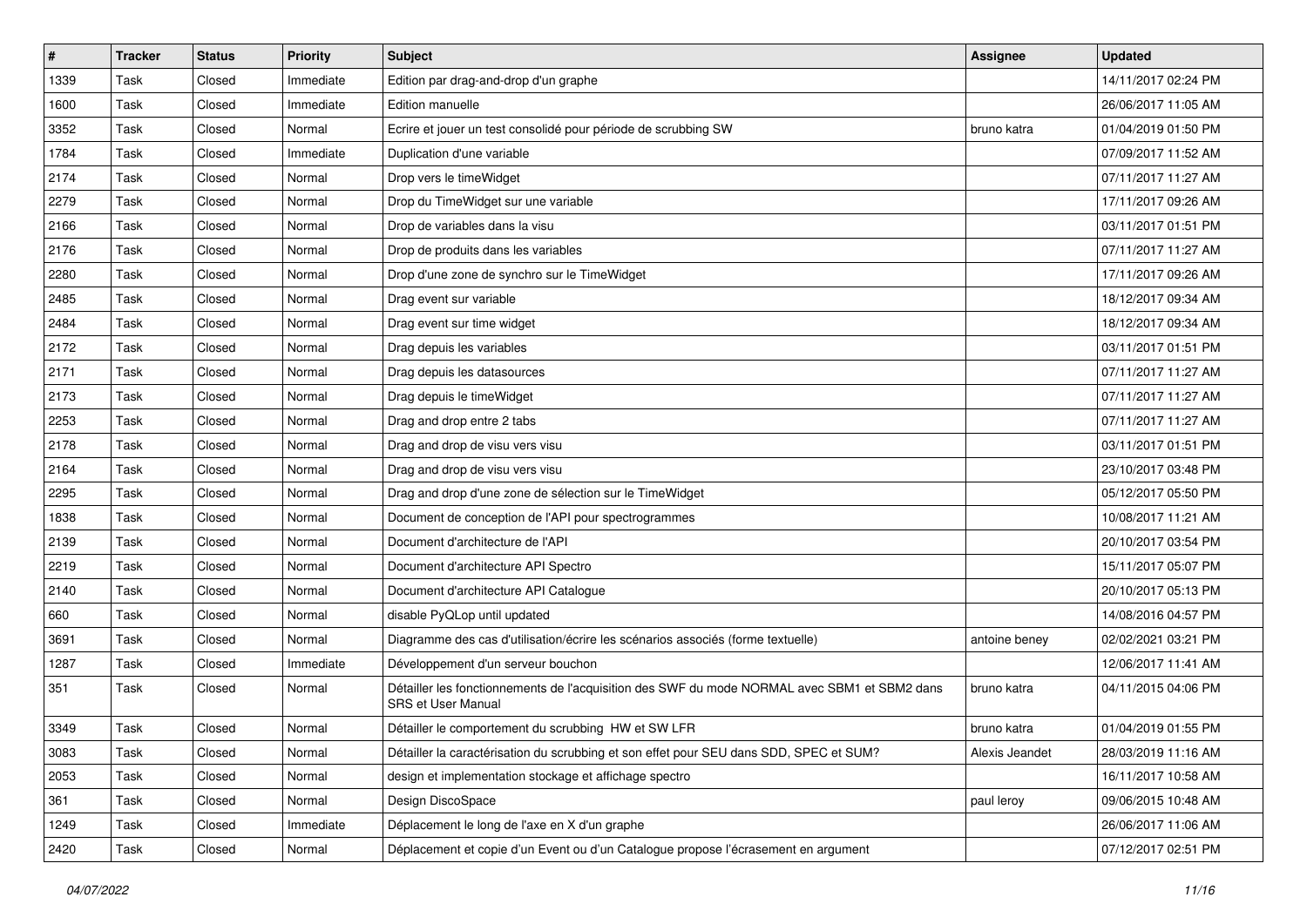| $\vert$ # | <b>Tracker</b> | <b>Status</b> | <b>Priority</b> | Subject                                                                               | <b>Assignee</b>   | <b>Updated</b>      |
|-----------|----------------|---------------|-----------------|---------------------------------------------------------------------------------------|-------------------|---------------------|
| 1438      | Task           | Closed        | High            | Déplacement d'une zone de visualisation à l'intérieur de son onglet de visualisation  |                   | 14/11/2017 02:26 PM |
| 1467      | Task           | Closed        | Immediate       | Déplacement d'une variable d'un graphe à un autre                                     |                   | 14/11/2017 02:25 PM |
| 1440      | Task           | Closed        | Normal          | Déplacement d'un graphe d'une zone de visualisation vers une nouvelle zone            |                   | 14/11/2017 02:28 PM |
| 1439      | Task           | Closed        | Normal          | Déplacement d'un graphe d'une zone de visualisation à une autre                       |                   | 14/11/2017 02:27 PM |
| 1441      | Task           | Closed        | High            | Déplacement d'un graphe à l'intérieur de sa zone de visualisation                     |                   | 14/11/2017 02:28 PM |
| 2259      | Task           | Closed        | Normal          | Déplacement d'un Event d'un DB à un autre                                             |                   | 10/11/2017 04:49 PM |
| 2260      | Task           | Closed        | Normal          | Déplacement d'un Catalogue d'un DB à un autre                                         |                   | 10/11/2017 04:49 PM |
| 2294      | Task           | Closed        | Normal          | Déplacement / redimensionnement d'une zone de sélection                               |                   | 05/12/2017 05:50 PM |
| 928       | Task           | Closed        | Normal          | Delivery 3.2.0.1                                                                      | Veronique bouzid  | 10/03/2017 02:41 PM |
| 927       | Task           | Closed        | Normal          | Delivery 3.2.0.0                                                                      |                   | 10/03/2017 02:41 PM |
| 923       | Task           | Closed        | Normal          | Delivery 3.1.0.7                                                                      | Veronique bouzid  | 10/03/2017 02:41 PM |
| 908       | Task           | Closed        | Normal          | Delivery 3.1.0.6                                                                      | Veronique bouzid  | 17/01/2017 03:12 PM |
| 905       | Task           | Closed        | High            | Delivery 3.1.0.5                                                                      | Veronique bouzid  | 18/01/2017 12:13 PM |
| 1608      | Task           | Closed        | Immediate       | Définition de données scalaires                                                       |                   | 26/06/2017 10:32 AM |
| 1716      | Task           | Closed        | Normal          | Définir le format du fichier JSON                                                     |                   | 07/07/2017 09:59 AM |
| 1942      | Task           | Closed        | Normal          | Définir l'algorithme de colorisation du spectrogramme                                 |                   | 16/11/2017 10:56 AM |
| 668       | Task           | Closed        | Normal          | data tree shouldn't show dataset, component etc.                                      |                   | 21/03/2016 11:23 AM |
| 896       | Task           | Closed        | Normal          | Data tree D&D                                                                         |                   | 14/11/2017 02:21 PM |
| 2468      | Task           | Closed        | Normal          | Création d'une variable pour l'Evènement sélectionnée                                 |                   | 09/01/2018 03:15 PM |
| 2234      | Task           | Closed        | Normal          | Création du widget de saisie de l'échelle de couleurs                                 |                   | 29/11/2017 09:22 AM |
| 1715      | Task           | Closed        | High            | Création du noeud de l'arborescence de donnée AMDA                                    |                   | 07/07/2017 03:09 PM |
| 2227      | Task           | Closed        | Normal          | Création de la classe SpectrogramSeries                                               |                   | 31/10/2017 02:13 PM |
| 1219      | Task           | Closed        | Normal          | Création d'une zone de visualisation depuis l'inspecteur de variables (menu)          |                   | 26/06/2017 10:33 AM |
| 1433      | Task           | Closed        | Normal          | Création d'une zone de visualisation depuis l'inspecteur de variables (drag-and-drop) |                   | 14/11/2017 02:18 PM |
| 1578      | Task           | Closed        | Normal          | Création d'une zone de visualisation depuis l'arborescence de données (menu)          |                   | 27/06/2017 10:39 AM |
| 1217      | Task           | Closed        | Normal          | Création d'une zone de visualisation depuis l'arborescence de données (menu)          |                   | 13/06/2017 02:09 PM |
| 1431      | Task           | Closed        | Normal          | Création d'une zone de visualisation depuis l'arborescence de données (drag-and-drop) |                   | 14/11/2017 02:18 PM |
| 1610      | Task           | Closed        | Normal          | Création d'un provider pour le plugin bouchon                                         |                   | 26/06/2017 10:32 AM |
| 1229      | Task           | Closed        | Normal          | Création d'un onglet de visualisation (bouton)                                        |                   | 12/06/2017 11:41 AM |
| 3815      | Task           | Closed        | Normal          | Create kicad project from JUICE design                                                | Alexis Jeandet    | 04/05/2021 02:37 PM |
| 3140      | Task           | Closed        | Normal          | create basic setup with one plot for unit tests                                       | Alexis Jeandet    | 14/02/2019 10:33 AM |
| 3141      | Task           | Closed        | Normal          | create basic setup with multiple synchronised plots for unit tests                    | adminlpp adminlpp | 14/02/2019 10:35 AM |
| 1472      | Task           | Closed        | Urgent          | Cpack windows pour windows                                                            |                   | 12/06/2017 11:15 AM |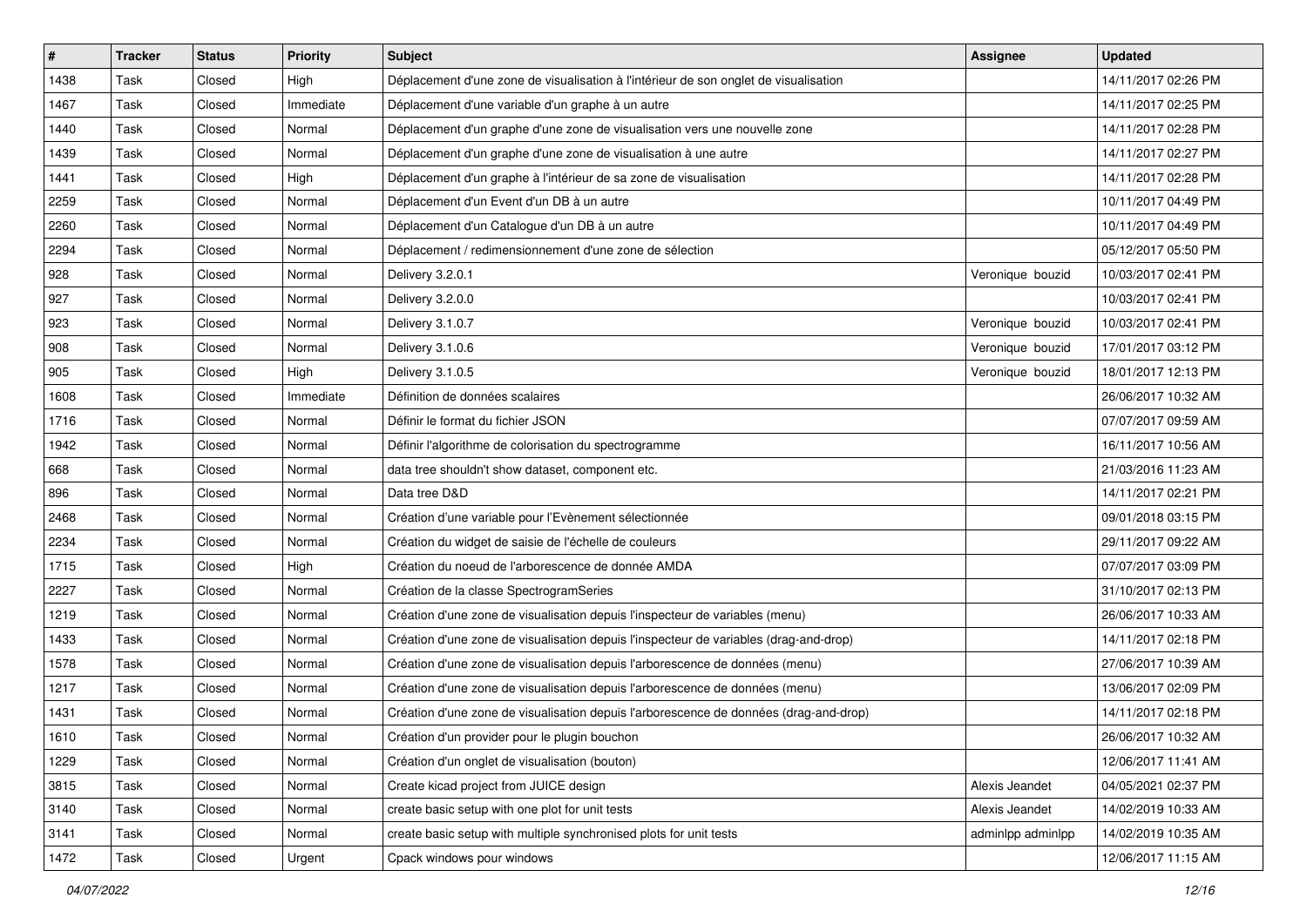| $\vert$ # | <b>Tracker</b> | <b>Status</b> | <b>Priority</b> | Subject                                                                               | <b>Assignee</b>            | <b>Updated</b>      |
|-----------|----------------|---------------|-----------------|---------------------------------------------------------------------------------------|----------------------------|---------------------|
| 1956      | Task           | Closed        | Normal          | Corriger les calculs intempestifs des données tStart/tEnd d'une variable              |                            | 28/08/2017 10:13 AM |
| 1964      | Task           | Closed        | Normal          | Corriger les appels intempestifs de la méthode merge()                                |                            | 06/09/2017 09:55 AM |
| 1968      | Task           | Closed        | Normal          | Corriger le problème de lenteur à l'ouverture d'une variable                          |                            | 26/09/2017 05:22 PM |
| 2360      | Task           | Closed        | Normal          | Corriger l'affichage des curseurs en mode debug                                       |                            | 23/11/2017 02:39 PM |
| 1957      | Task           | Closed        | Normal          | Correction diverses sur l'IHM                                                         |                            | 28/08/2017 10:13 AM |
| 2114      | Task           | Closed        | Normal          | Correction bug quand renommage variable                                               |                            | 27/09/2017 05:05 PM |
| 2113      | Task           | Closed        | Normal          | Correction bug quand duplication variable                                             |                            | 28/09/2017 09:50 AM |
| 2239      | Task           | Closed        | Normal          | Contrôles sur la zone d'affichage du spectrogramme                                    |                            | 29/11/2017 09:22 AM |
| 1809      | Task           | Closed        | Normal          | Contiguité du cache                                                                   |                            | 14/08/2017 09:17 AM |
| 1357      | Task           | Closed        | Low             | Connexion de Slack à TeamCity                                                         | Alexis Jeandet             | 08/06/2017 08:37 PM |
| 1355      | Task           | Closed        | Low             | Connexion de Slack à RhodeCode                                                        | Alexis Jeandet             | 08/06/2017 08:37 PM |
| 1356      | Task           | Closed        | Low             | Connexion de Slack à Redmine                                                          | Alexis Jeandet             | 08/06/2017 08:37 PM |
| 1352      | Task           | Closed        | High            | Connexion au dépôt git (RhodeCode)                                                    |                            | 08/06/2017 08:37 PM |
| 2191      | Task           | Closed        | Normal          | Configuration API avec QMake et QxOrm                                                 |                            | 30/10/2017 02:54 PM |
| 3674      | Task           | Closed        | Normal          | Comprendre la commande d'une Led, d'une ligne de Led et d'une rangée (demi-panneau)   | Mathieu PEREIRA            | 02/02/2021 03:05 PM |
| 3661      | Task           | Closed        | Normal          | Comprendre l'interconnexion des différents matériels                                  | antoine beney              | 02/02/2021 02:06 PM |
| 1344      | Task           | Closed        | Normal          | Compilation du projet                                                                 |                            | 08/06/2017 08:37 PM |
| 1046      | Task           | Closed        | Normal          | compilation de RTEMS avec l'option -mfix-b2bst                                        | bruno katra                | 18/04/2017 02:02 PM |
| 2367      | Task           | Closed        | Normal          | Compatibilité pour Meson                                                              |                            | 06/12/2017 11:06 AM |
| 1483      | Task           | Closed        | Normal          | Clang Analyser avec Qt sous WIndows                                                   |                            | 12/06/2017 11:19 AM |
| 1881      | Task           | Closed        | Normal          | Changer les valeurs des colonnes tstart tend pour la vrai donnée à l'intérieur        |                            | 23/08/2017 02:31 PM |
| 2499      | Task           | Closed        | Normal          | Changer l'attribut owner vers repository                                              |                            | 06/12/2017 03:31 PM |
| 2105      | Task           | Closed        | Normal          | Changement du serveur AMDA vers AMDA Test                                             |                            | 27/09/2017 05:06 PM |
| 3611      | Task           | Closed        | High            | carton                                                                                | antoine couvert            | 02/02/2021 01:42 PM |
| 227       | Task           | Closed        | Normal          | Calibration                                                                           | Jean-Christophe<br>Pellion | 10/02/2015 04:22 PM |
| 1890      | Task           | Closed        | Normal          | Calcule Y Range                                                                       |                            | 23/08/2017 02:44 PM |
| 122       | Task           | Closed        | Normal          | Calcul optimisé du fine time.                                                         | bruno katra                | 24/04/2014 06:10 PM |
| 446       | Task           | Closed        | Normal          | BP1 BP2 pour release 3                                                                | paul leroy                 | 02/07/2015 03:08 PM |
| 2490      | Task           | Closed        | Normal          | Boite de dialogue de sauvegarde/annulation des modifs lors de la fermeture de SciQLop |                            | 09/01/2018 03:15 PM |
| 3848      | Task           | Closed        | Normal          | <b>BBM</b> soldering                                                                  | Alexis Jeandet             | 30/05/2021 04:53 PM |
| 3817      | Task           | Closed        | Normal          | <b>BBM PCB layout</b>                                                                 | Alexis Jeandet             | 20/05/2021 01:07 PM |
| 1932      | Task           | Closed        | Normal          | Barre de chargement dès le début de la requete                                        |                            | 22/09/2017 03:20 PM |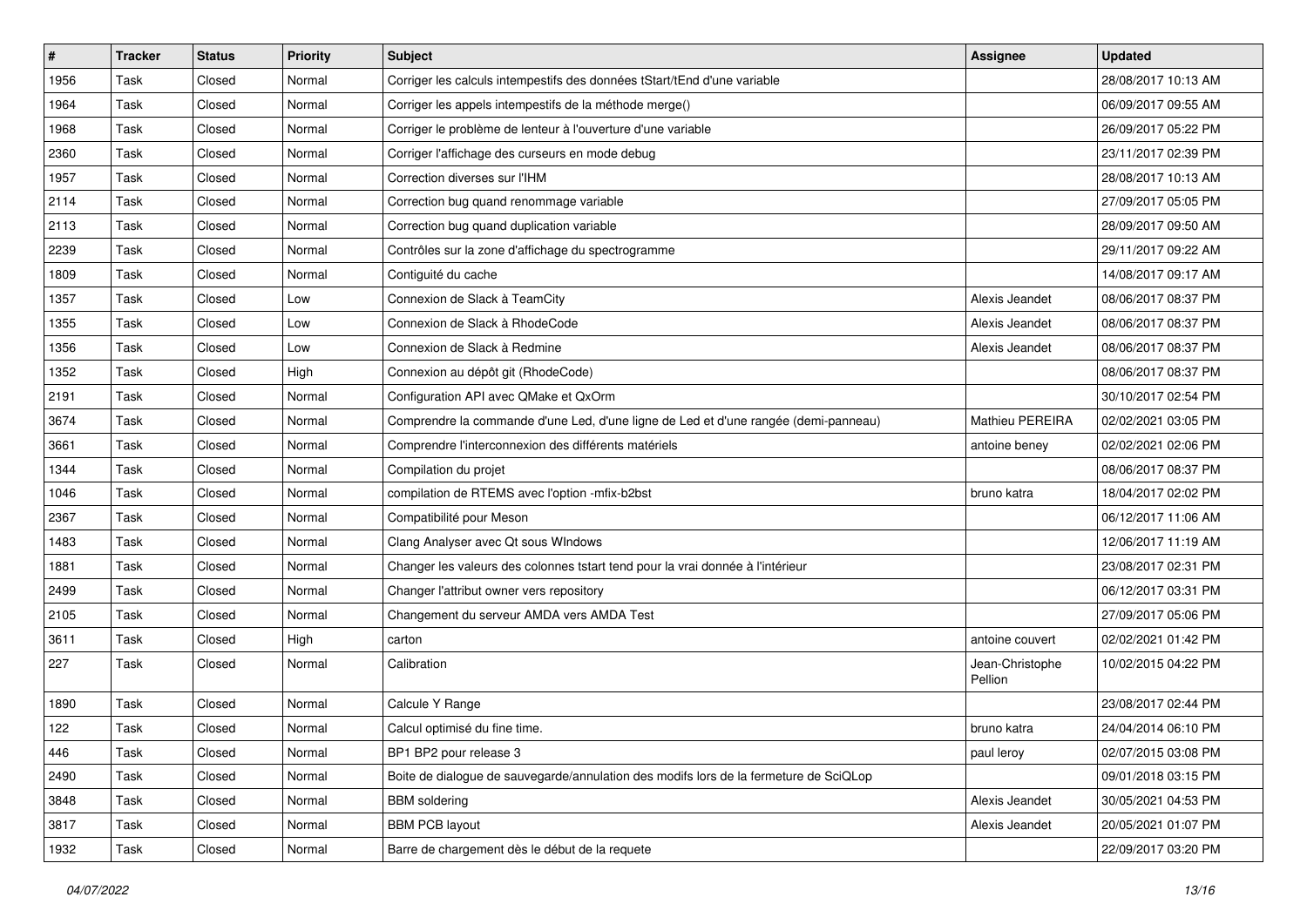| $\sharp$ | <b>Tracker</b> | <b>Status</b> | <b>Priority</b> | <b>Subject</b>                                                            | <b>Assignee</b>  | <b>Updated</b>      |
|----------|----------------|---------------|-----------------|---------------------------------------------------------------------------|------------------|---------------------|
| 1871     | Task           | Closed        | Normal          | Barre de chargement dès le début de la requete                            |                  | 28/08/2017 09:17 AM |
| 636      | Task           | Closed        | Normal          | bad management of HK_LFR_AHB_CORRECTABLE                                  | Veronique bouzid | 21/06/2018 01:29 PM |
| 1804     | Task           | Closed        | Normal          | Arranger les labels de temps pour plus de précisions                      |                  | 14/08/2017 09:22 AM |
| 1805     | Task           | Closed        | Normal          | Arrangement de la ScrollBar                                               |                  | 14/08/2017 09:17 AM |
| 1778     | Task           | Closed        | Normal          | Arrangement de la ScrollBar                                               |                  | 31/07/2017 02:34 PM |
| 1923     | Task           | Closed        | Normal          | Appliquer la tolérance au chargement de la variable                       |                  | 21/09/2017 11:43 AM |
| 1857     | Task           | Closed        | Normal          | Appliquer la tolérance au chargement de la variable                       |                  | 28/08/2017 09:15 AM |
| 1371     | Task           | Closed        | Normal          | API de visualisation des données                                          |                  | 08/06/2017 08:36 PM |
| 1820     | Task           | Closed        | Normal          | API Acquisition v2                                                        |                  | 08/08/2017 03:17 PM |
| 2474     | Task           | Closed        | Normal          | Annulation des modifications sur évènements                               |                  | 20/12/2017 10:35 AM |
| 2450     | Task           | Closed        | Normal          | Annulation des modifications sur catalogue                                |                  | 21/12/2017 05:03 PM |
| 1793     | Task           | Closed        | High            | Annulation de l'acquisition de donnée - Impact sur les plugins et l'appli |                  | 25/07/2017 05:19 PM |
| 1771     | Task           | Closed        | High            | Annulation de l'acquisition de donnée - Arrêter la NetworkReply           |                  | 25/07/2017 05:19 PM |
| 1704     | Task           | Closed        | High            | Annulation de l'acquisition de donnée                                     |                  | 17/07/2017 10:03 AM |
| 465      | Task           | Closed        | Normal          | Annonces d'emploi                                                         | Alexis Jeandet   | 14/02/2019 09:50 AM |
| 1697     | Task           | Closed        | Normal          | Analyze qualité cosinus                                                   |                  | 30/06/2017 11:18 AM |
| 1882     | Task           | Closed        | Normal          | Analyser et corriger le problème du cosinus avec IAPI d'acquisition v5    |                  | 18/08/2017 02:03 PM |
| 1874     | Task           | Closed        | Normal          | Analyse problème barrière sur les variables en 17 (ACQUISITION API V5)    |                  | 23/08/2017 02:45 PM |
| 3350     | Task           | Closed        | Normal          | Analyse et rapport sur les tech notes concernant le LEON3                 | Alexis Jeandet   | 01/04/2019 01:53 PM |
| 2094     | Task           | Closed        | Normal          | Analyse et correction de la perte de synchronisation                      |                  | 27/09/2017 05:06 PM |
| 1950     | Task           | Closed        | Normal          | Analyse et correction de la perte de synchronisation                      |                  | 27/09/2017 10:19 AM |
| 1873     | Task           | Closed        | Normal          | Analyse du problème d'acquisition avec wireshark                          |                  | 18/08/2017 02:03 PM |
| 2283     | Task           | Closed        | Normal          | Analyse des problèmes de performance sur mac                              |                  | 22/11/2017 02:16 PM |
| 3199     | Task           | Closed        | Normal          | Analyse couverture de tests 3.2.0.24                                      | Veronique bouzid | 01/04/2019 11:41 AM |
| 2115     | Task           | Closed        | Normal          | Analyse bug de mise à jour des requetes                                   |                  | 09/10/2017 11:37 PM |
| 2510     | Task           | Closed        | Normal          | Améliorer l'exécution des opérations                                      |                  | 21/12/2017 05:56 PM |
| 1966     | Task           | Closed        | Normal          | Améliorer l'affichage de données                                          |                  | 27/09/2017 10:23 AM |
| 1865     | Task           | Closed        | Normal          | Améliorations sur l'acquisition de données AMDA                           |                  | 28/08/2017 09:17 AM |
| 1818     | Task           | Closed        | Normal          | Améliorations sur l'acquisition de données AMDA                           |                  | 14/08/2017 09:29 AM |
| 1774     | Task           | Closed        | Normal          | Améliorations sur l'acquisition de données AMDA                           |                  | 31/07/2017 02:37 PM |
| 1752     | Task           | Closed        | Normal          | Améliorations sur l'acquisition de données AMDA                           |                  | 17/07/2017 10:03 AM |
| 2458     | Task           | Closed        | Normal          | Amélioration du drop d'une variable avec les spectro                      |                  | 16/01/2018 02:57 PM |
| 1970     | Task           | Closed        | Normal          | Ajouter une colonne "Nombre de points"                                    |                  | 07/09/2017 02:36 PM |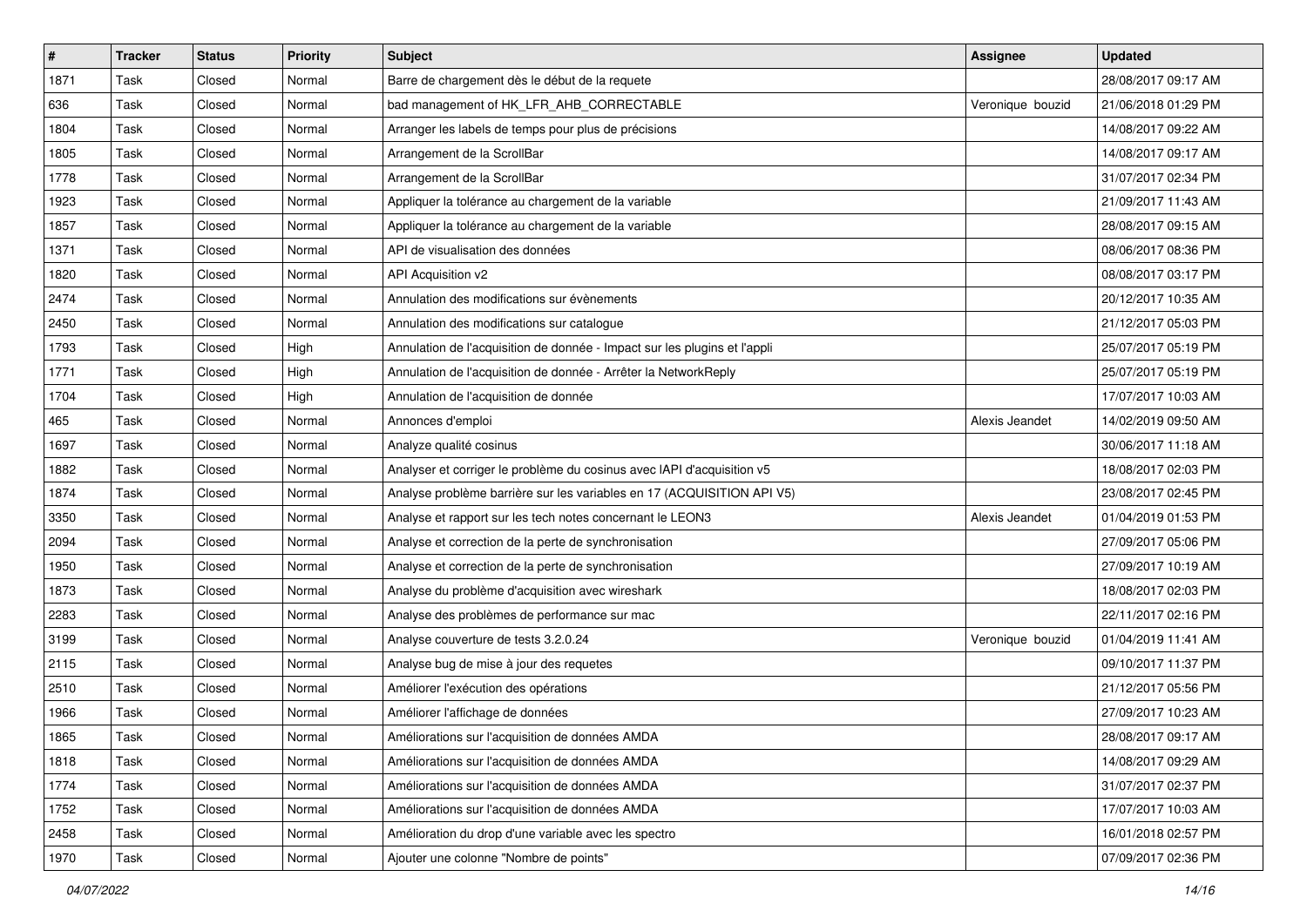| $\vert$ # | <b>Tracker</b> | <b>Status</b> | <b>Priority</b> | Subject                                                                                       | <b>Assignee</b> | <b>Updated</b>      |
|-----------|----------------|---------------|-----------------|-----------------------------------------------------------------------------------------------|-----------------|---------------------|
| 3356      | Task           | Closed        | Normal          | Ajouter un diff du code entre 3.2.0.15 et 3.2.0.24 dans SCF +CDN -07                          | bruno katra     | 01/04/2019 02:38 PM |
| 2500      | Task           | Closed        | Normal          | Ajouter un champ Autheur pour Catalogue et Event                                              |                 | 06/12/2017 04:20 PM |
| 2445      | Task           | Closed        | Normal          | Ajouter un Catalogue statique                                                                 |                 | 21/12/2017 05:42 PM |
| 2421      | Task           | Closed        | Normal          | Ajouter l'opération de copie d'un Event/Catalogue vers un autre DB                            |                 | 07/12/2017 02:51 PM |
| 2508      | Task           | Closed        | Normal          | Ajouter les opérations de synchronisation/désynchronisation                                   |                 | 21/12/2017 05:56 PM |
| 2503      | Task           | Closed        | Normal          | Ajouter les opérations de déplacement                                                         |                 | 21/12/2017 05:57 PM |
| 2418      | Task           | Closed        | Normal          | Ajouter le nom d'un Evènement dans le modèle                                                  |                 | 06/12/2017 04:20 PM |
| 2506      | Task           | Closed        | Normal          | Ajouter l'opération de suppression de variable                                                |                 | 21/12/2017 05:56 PM |
| 2507      | Task           | Closed        | Normal          | Ajouter des poids de fréquence d'exécution des opérations                                     |                 | 21/12/2017 05:56 PM |
| 677       | Task           | Closed        | Normal          | Ajouter au SUM info sur HK_LFR_MAG_FIELDS_FLAG                                                | bruno katra     | 09/05/2017 04:07 PM |
| 459       | Task           | Closed        | Normal          | Ajouter à la SRS et User Manual comprtement des infos BIAS, R0, R1,                           | bruno katra     | 04/11/2015 04:47 PM |
| 2436      | Task           | Closed        | Normal          | Ajout d'un Evènement                                                                          |                 | 20/12/2017 10:35 AM |
| 2481      | Task           | Closed        | Normal          | Ajout d'évènement d'un nœud à un autre                                                        |                 | 21/12/2017 05:04 PM |
| 1696      | Task           | Closed        | Normal          | Ajout du menu plot                                                                            |                 | 03/07/2017 11:25 AM |
| 1620      | Task           | Closed        | Immediate       | Ajout du cache à Variable                                                                     |                 | 26/06/2017 03:56 PM |
| 2365      | Task           | Closed        | Normal          | Ajout de l'option de compilation pour CMake                                                   |                 | 06/12/2017 11:06 AM |
| 1783      | Task           | Closed        | High            | Ajout de colonne dans l'inspecteur de variable                                                |                 | 14/08/2017 09:29 AM |
| 1210      | Task           | Closed        | Immediate       | Ajout d'une variable dans un nouveau graphe depuis l'inspecteur de variables (menu)           |                 | 26/06/2017 10:34 AM |
| 1461      | Task           | Closed        | Normal          | Ajout d'une variable dans un nouveau graphe depuis l'inspecteur de variables (drag-and-drop)  |                 | 14/11/2017 02:15 PM |
| 1212      | Task           | Closed        | Immediate       | Ajout d'une variable dans un nouveau graphe depuis l'arborescence de données (menu)           |                 | 26/06/2017 10:34 AM |
| 1463      | Task           | Closed        | Normal          | Ajout d'une variable dans un nouveau graphe depuis l'arborescence de données (drag-and-drop)  |                 | 14/11/2017 02:14 PM |
| 1204      | Task           | Closed        | Immediate       | Ajout d'une variable dans un graphe existant depuis l'inspecteur de variables (menu)          |                 | 26/06/2017 10:33 AM |
| 1455      | Task           | Closed        | Normal          | Ajout d'une variable dans un graphe existant depuis l'inspecteur de variables (drag-and-drop) |                 | 14/11/2017 02:16 PM |
| 1206      | Task           | Closed        | Immediate       | Ajout d'une variable dans un graphe existant depuis l'arborescence de données (menu)          |                 | 27/06/2017 10:40 AM |
| 1457      | Task           | Closed        | Normal          | Ajout d'une variable dans un graphe existant depuis l'arborescence de données (drag-and-drop) |                 | 14/11/2017 02:14 PM |
| 1713      | Task           | Closed        | Normal          | Ajout d'une colonne Domaine temporelle                                                        |                 | 30/06/2017 09:34 AM |
| 2208      | Task           | Closed        | Normal          | Ajout d'un Tag                                                                                |                 | 03/11/2017 03:06 PM |
| 2231      | Task           | Closed        | Normal          | Ajout d'un produit représentant un spectrogramme dans le plugin bouchon                       |                 | 10/11/2017 09:49 AM |
| 2196      | Task           | Closed        | Normal          | ajout d'un Event                                                                              |                 | 30/10/2017 02:54 PM |
| 2215      | Task           | Closed        | Normal          | Ajout d'un DB                                                                                 |                 | 09/11/2017 09:42 AM |
| 2201      | Task           | Closed        | Normal          | Ajout d'un catalogue                                                                          |                 | 31/10/2017 04:50 PM |
| 1694      | Task           | Closed        | Normal          | Ajout d'un bouton Apply sur le widget de temps                                                |                 | 03/07/2017 11:51 AM |
| 1949      | Task           | Closed        | Normal          | Affiner les étapes de téléchargement de la progress bar                                       |                 | 27/09/2017 10:19 AM |